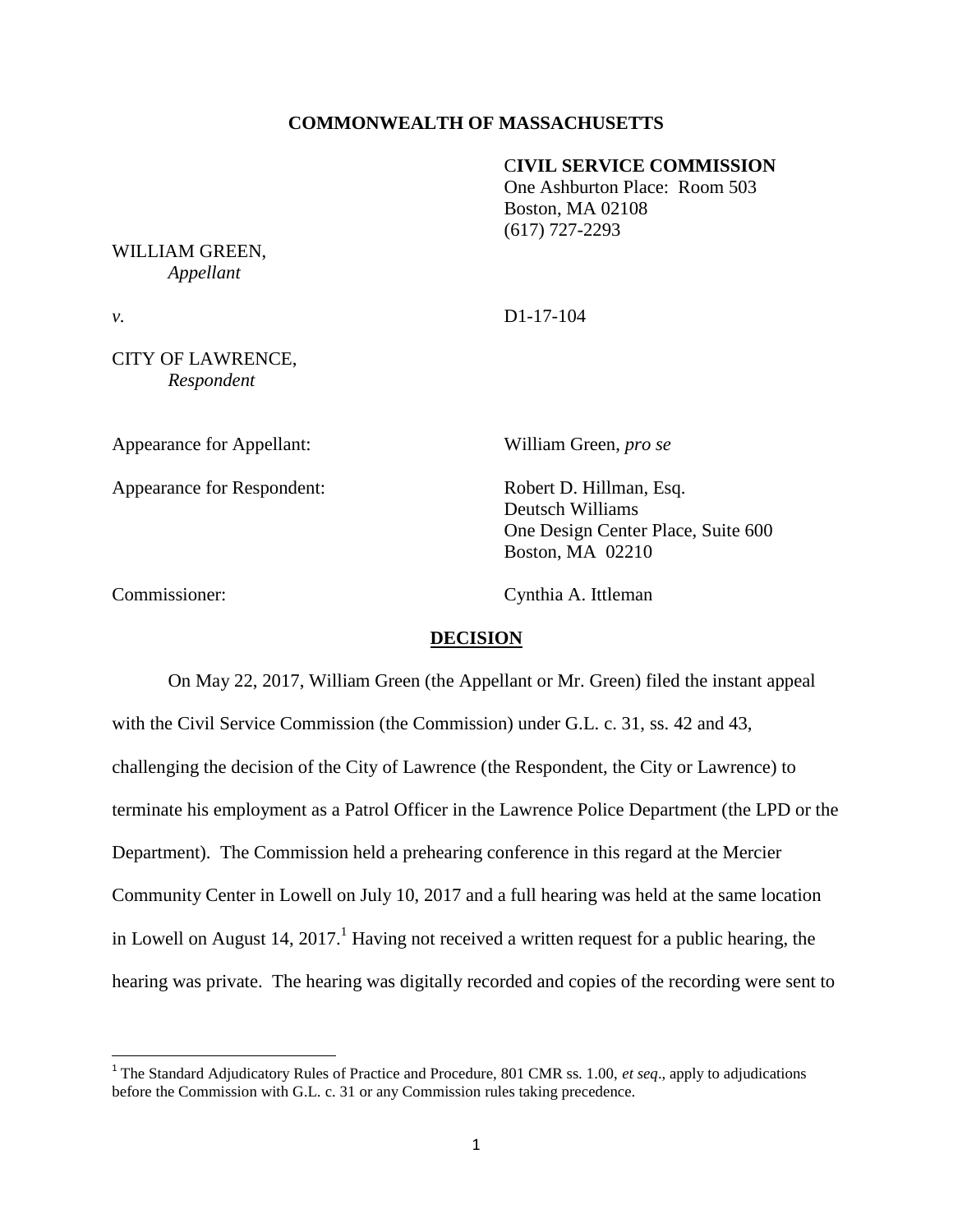the parties.<sup>2</sup> The witnesses, with the exception of the Appellant, were sequestered. Both parties submitted post-hearing briefs. For the reasons stated herein, the appeal is denied.

# **FINDINGS OF FACT:**

Thirty-six (36) Exhibits (Ex.) were entered into evidence at the hearing.<sup>3</sup> Based on the Exhibits and the testimony of the following witnesses:

*Called by the Appointing Authority:*

- Sergeant (Sgt.) Sandy Picard, LPD
- **•** Officer Wayne Taylor, LPD
- **Lieutenant (Lt.) Michael McCarty, LPD**
- Then-Chief James Fitzpatrick LPD

*Called by the Appellant:*

■ William Green (Appellant)

and taking administrative notice of all matters filed in the case; stipulations<sup>4</sup>; pertinent statutes,

case law, regulations, rules, and policies; and reasonable inferences from the credible evidence; a

preponderance of the evidence establishes the following facts:

1. The Appellant was hired by the LPD in 2005 as a Patrol Officer. (Testimony of

Appellant) As a member of the LPD, the Appellant was subject to the Department's

Rules and Regulations. (Exs. 28 (Rules effective March 2016) and Ex. 29 (Rules

effective prior to March 2016))

2. On March 20, 2017, the Respondent terminated the Appellant's employment for: 1)

arriving late and in improper uniform to a day-long detail on November 2, 2016,

 $\overline{\phantom{a}}$ <sup>2</sup>If there is a judicial appeal of this decision, the plaintiff in the judicial appeal would be obligated to supply the court with a transcript of this hearing to the extent that he/she wishes to challenge the decision as unsupported by the substantial evidence, arbitrary and capricious, or an abuse of discretion. In such cases, this CD should be used by the plaintiff in the judicial appeal to transcribe the recording into a written transcript.

 $3$ The Exhibits were entered into the record at the hearing as Joint Exhibits, with the understanding that the parties did not contest the authenticity of the documents but reserved their rights to argue the relevance of the Exhibits. After careful review of all of the evidence in the record, I have found the Exhibits relevant and assigned them the weight they are due.

<sup>&</sup>lt;sup>4</sup> At the prehearing conference in this case, the parties stipulated to certain facts. (Administrative Notice)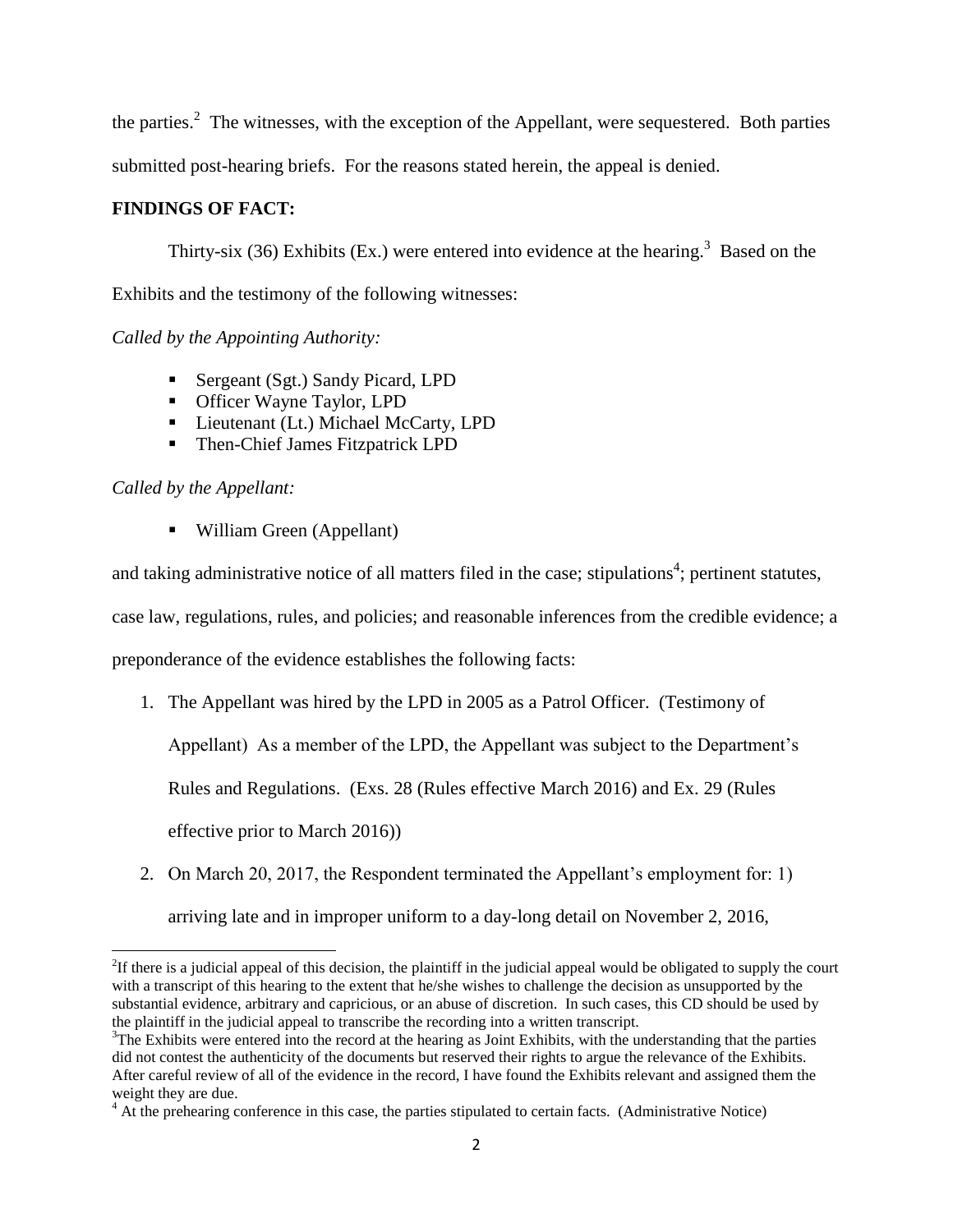expressed anger when ordered to produce a memo explaining his tardiness arrival, and left the detail twenty (20) minutes after he arrived after he was instructed to remain at the detail until a replacement could arrive; he was absent without leave on November 23, 26, 27, 28 and 29 and December 2, 3 and 4, 2016; 3) intimidated a witness and was insubordinate to Lt. McCarthy, who was investigating allegations that the Appellant committed an assault and battery on another officer; and 4) was untruthful when he told the Police Chief that he did not recall telling Lt. McCarthy that he (Lt. McCarthy) may become "collateral damage" regarding his investigation of the Appellant. (Ex. 1)

### *Charge 1: Abandoned Detail*

- 3. Police details are administered by the Administrative Division of the LPD, which is led by Lt. Sean Burke. Sgt. Sandy Picard assists Lt. Burke in this regard. (Testimony of Picard) Details are assigned to police officers through a system established by the collective bargaining agreement (CBA) between the city and the union representing patrol officers. (Testimony of Picard) Since 2005, the list of officers eligible for details was administered by Patrol Officer Wayne Taylor, who would contact officers, in the order of eligibility, to offer them available details. (Testimony of Taylor)
- 4. On November 1, 2016, LPD Chief Fitzpatrick issued a "Road Job Order" to all personnel via email messages and by posting it in LPD headquarters, establishing a new process for monitoring details that would begin on November 2, 2016. (Ex. 7; Testimony of Picard) The new process required Sgt. Picard to make sure that details were staffed on time by officers who were properly uniformed. (Id.)
- 5. The Appellant accepted an assignment to work a series of security details requested by the Greater Lawrence Family Health Center (Health Center) at 150 Park Street in

3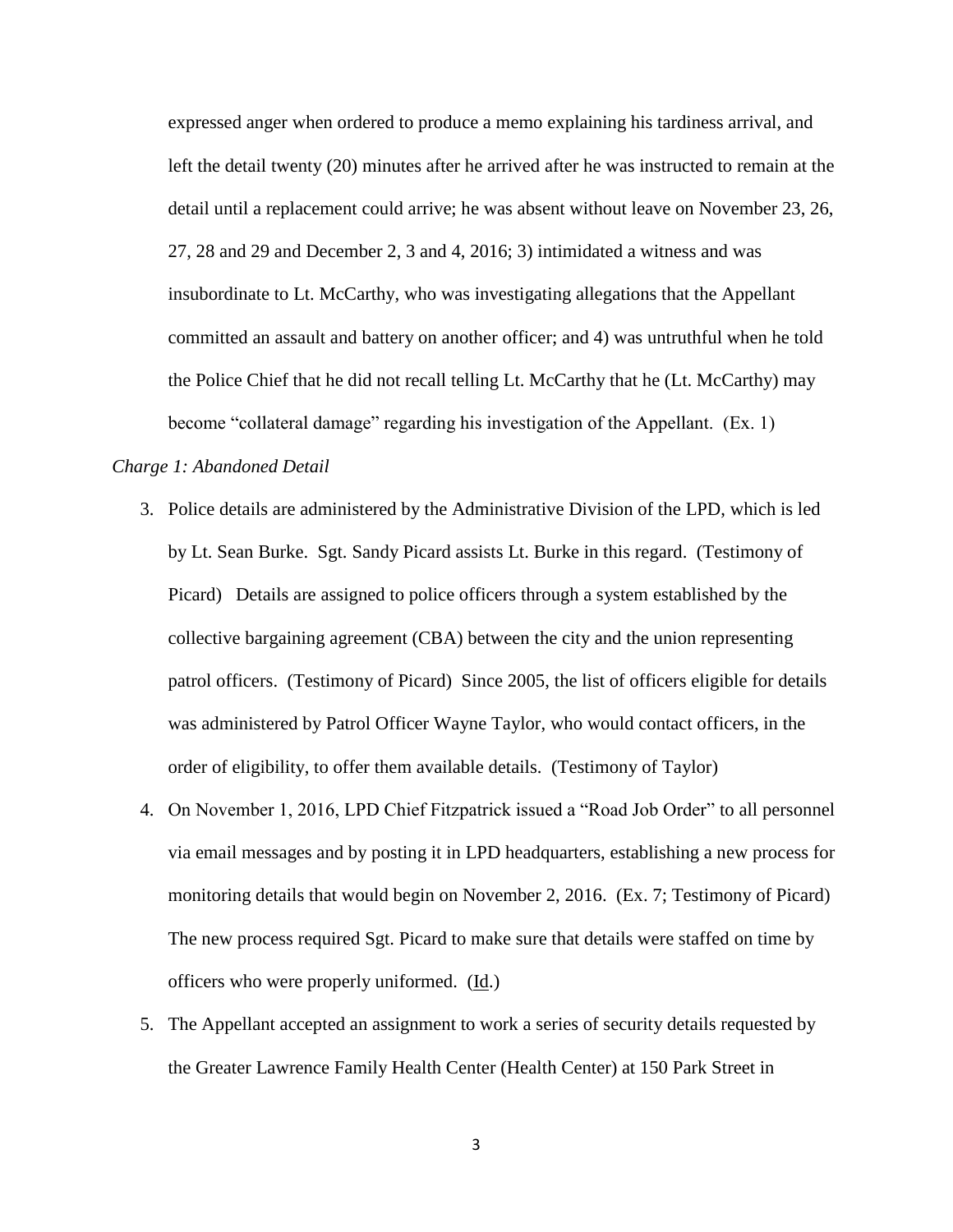Lawrence from 8 a.m. to 5 p.m. (Testimony of Picard)

- 6. On November 2, 2016, Sgt. Picard began her duties by visiting the details that were to begin at 7 a.m. At approximately 7:45 a.m., Sgt. Picard was at a detail at the intersection of Lawrence Street and Park Street, which was close to the Health Center. Since Sgt. Picard was near the Health Center and the Appellant was expected to begin a detail there at 8 a.m., Sgt. Picard went to the Health Center to wait for the Appellant. (Testimony of Picard)
- 7. The Appellant's November 2, 2016 detail was a "security" detail because there had been two (2) recent shooting incidents in that area. The Health Center had non-LPD security guards but they were unarmed. (Testimony of Picard)
- 8. When the Appellant had not arrived a few minutes before the detail was to begin at 8 a.m., Sgt. Picard texted the Appellant and contacted him by LPD radio, creating a timestamped chronology of these matters. (Ex. 5)
- 9. The Appellant arrived at the Health Center approximately seventeen (17) minutes late. (Ex. 7) When the Appellant arrived, Sgt. Picard noted that the Appellant arrived without his hat and without displaying his badge, which are part of the required uniform for an officer on detail, as required by LPD. Sgt. Picard had to instruct the Appellant to get his hat from his car and to put his badge on his uniform. Further, Sgt. Picard told the Appellant to write a standard "to/from" memorandum to her regarding the reason for his tardiness. (Exs. 5, 6 and 7; Testimony of Picard)
- 10. After the Appellant retrieved his hat and put on his badge, the Appellant told Sgt. Picard that he did not want to work the detail and that he'd speak to the details administrator to obtain a replacement for himself. Sgt. Picard did not object to what the Appellant said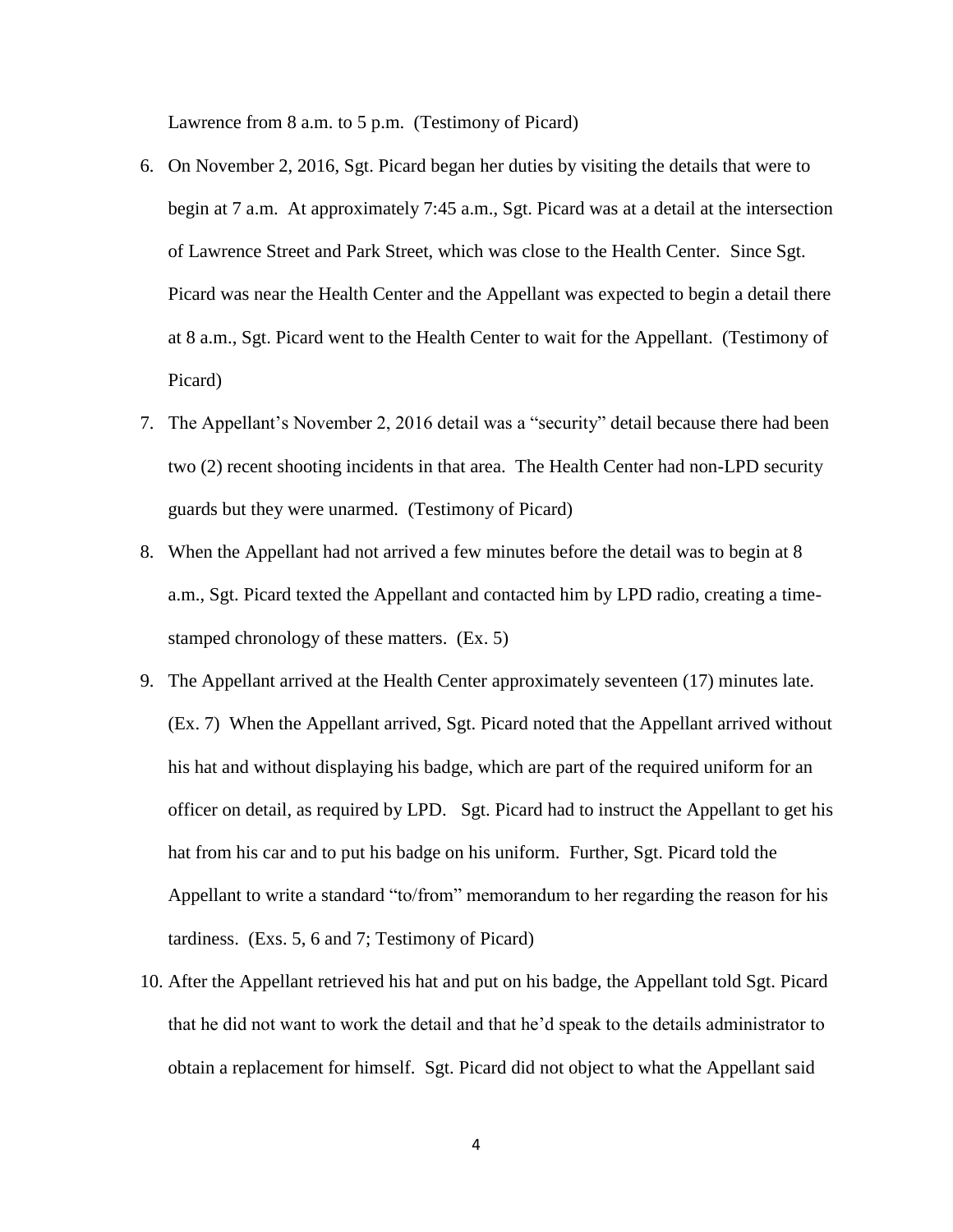but she advised him that there could be no gap in coverage at the detail because the Health Center was having "trouble in the neighborhood". (Testimony of Picard; Ex. 5)

- 11. On November 2, 2016, Officer Wayne Taylor was administering the details. He had assigned the Appellant to the Health Center detail. After the Appellant spoke to Sgt. Picard, the Appellant contacted Officer Taylor and complained that he had been asked to write a "to/from memo". The Appellant complained to Officer Taylor that he was being "watched", he would not put up with "any of this shit", and that he was leaving the detail. Officer Taylor told the Appellant that he (Officer Taylor) would find a replacement for the Health Center detail but he did not authorize the Appellant to abandon his post. The Appellant left the detail at or around 8:35 a.m. before a replacement was identified to report to the Health Center detail. (Testimony of Taylor; Ex. 5)
- 12. By memo dated November 2, 2016, the Appellant provided Sgt. Picard with his explanation for his tardiness that day, citing several factors, including a broken boot lace and having to drop his wife off at work. (Ex. 10)
- 13. When staffing details, the LPD gives the highest priority to security details, which are filled first, prior to traffic control details. If circumstances require an officer to leave a security detail, the LPD will fill it immediately, and, if no replacement is available, the department will have a police car from that day's shift report to that location. (Testimony of Taylor)
- 14. The Appellant was interviewed regarding the November 2, 2016 detail incident. In the interview, the Appellant admitted that he was late to the detail and that Sgt. Picard had to tell the Appellant to find and put on his hat and badge. The Appellant further stated that after Sgt. Picard left, he contacted Officer Taylor and asked if he could find another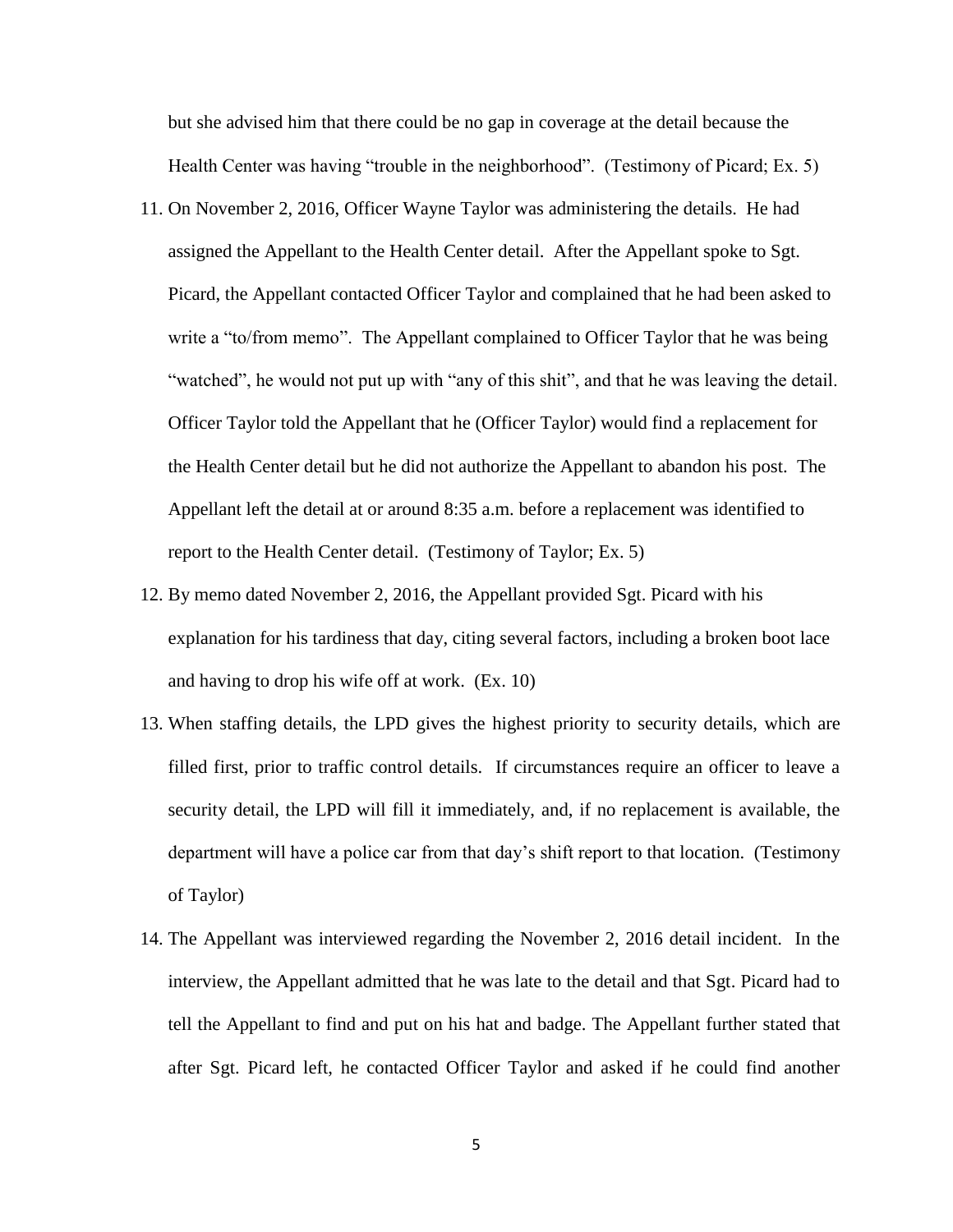officer for the detail and told Officer Taylor that he was leaving. The Appellant also admitted that he left the detail at or around 8:35 a.m. before his relief, Officer Angel

Lopez, arrived. (Ex. 5)

 $\overline{\phantom{a}}$ 

15. LPD Rule 7.11.2, Neglect of Duty, states,

"Members shall not be absent from their assigned duty without leave; leave their post, sector, beat, or assignment without being properly detailed, relieved or making required notifications." (Ex. 28)

16. LPD Rule 8.23.2, Reporting for Duty, states,

"All members shall report for duty promptly at the time and place required by their assignment or as otherwise directed by the Chief or Officer in charge. They shall be properly attired with uniforms cleaned, pressed and serviceable. They shall report for duty having achieved an acceptable level of personal hygiene. They shall be properly equipped and ready to immediately assume their duties." (Exs. 28)

17. The Appellant was the only LPD officer to abandon a detail without being excused in the

twelve (12) years that Officer Taylor administered details. (Testimony of Taylor) The

Appellant was not the only LPD officer cited for failure to be on time for his detail on

November 2, 2016 as Sgt. Picard also asked Officer L to prepare a "to/from" memo for

being late to his detail at another location on November 2, 2016. (Ex.  $7)^5$ )

18. On November 8, 2016, then-Chief Fitzpatrick directed Lt. Michael McCarthy to investigate the Appellant's conduct on November 2, 2016 in connection with the detail to which he was assigned. Lt. McCarthy interviewed the Appellant, Officer Taylor and Sgt. Picard and obtained memoranda from Lt. Burke to Chief Fitzpatrick, from Sgt. Picard to Lt. Burke, and from the Appellant to Sgt. Picard. Lt. McCarthy prepared an investigation report in which he concluded that the Appellant was tardy for the Nov. 2, 2016 detail and

 $<sup>5</sup>$  Ex. 7 includes records showing the officers whose details were checked on November 1, 2 and 3 in 2016,</sup> indicating that the Department was not only checking the Appellant's detail. Exhibit 7 also includes the to/from memo that Officer L was ordered by Sgt. Picard to write.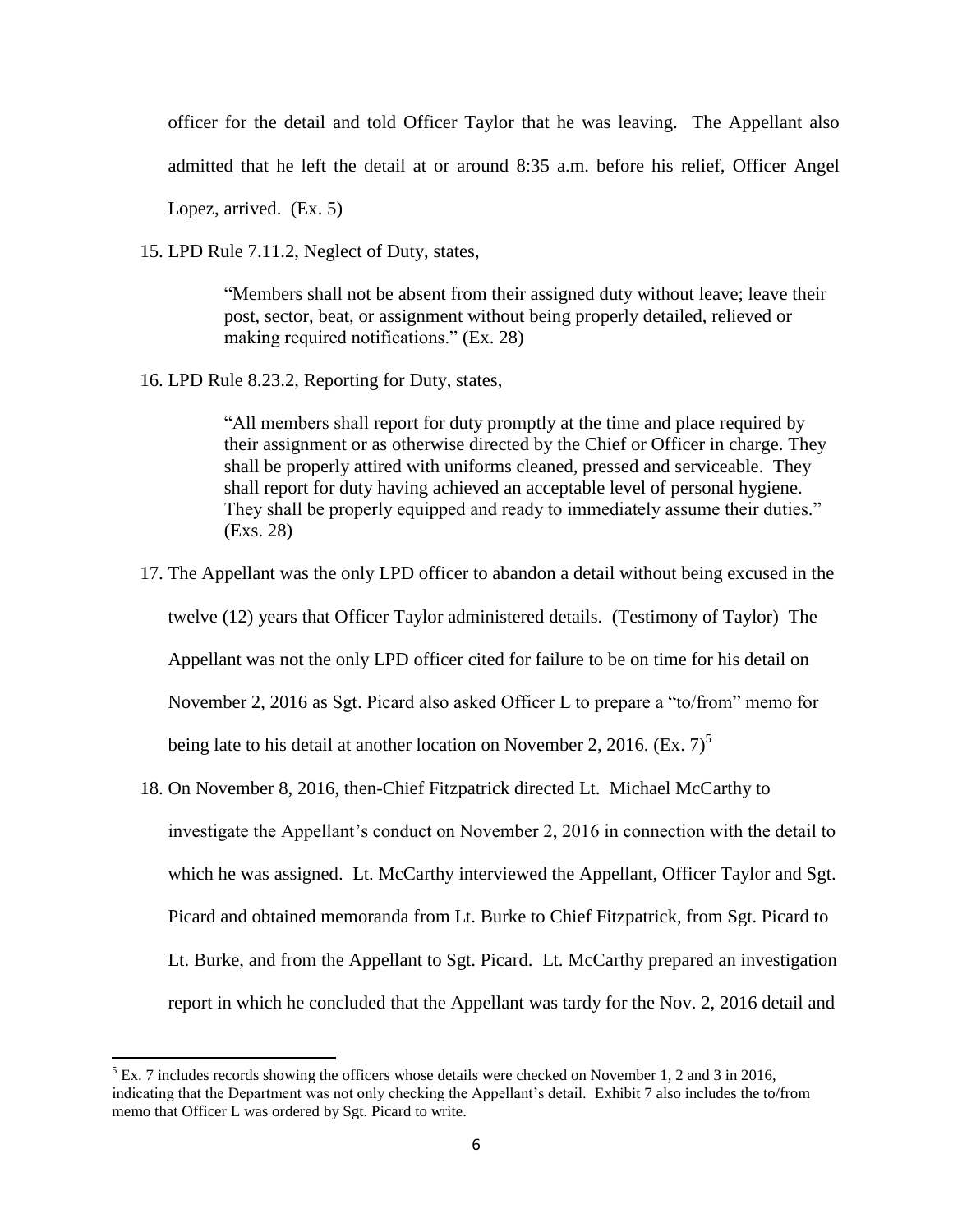that he abandoned the detail before he could be replaced in violation of LPD Rules 7.11.2 (neglect of duty) and 8.23.2 (reporting for duty). (Exs. 5, 6 and 8)

## *Charge 2 – Absence from Duty Without Leave*

- 19. The LPD maintains a record of officers assigned to each shift which indicates their attendance. The record shows the assignments by platoon (indicating the shift) to which officers are assigned. Each platoon is divided into three (3) groups. Two (2) groups are assigned to work each day and one (1) group is off. (Testimony of Fitzpatrick; Ex. 11 (the group not scheduled to work is marked with a shaded block))
- 20. Front desk duty, as indicated on the LPD schedule, is a regular duty assignment. (Testimony of Fitzpatrick; Ex. 11) For most of the days that the Appellant was scheduled to work from November 1 – December 8, 2016, he was assigned to the front desk. In the days and/or shifts that the Appellant was not scheduled to work, other officers were assigned to the front desk. (Ex. 11)
- 21. The Appellant was scheduled for duty on November 23, 26, 27, 28 and 29, 2016 but he failed to report to duty and was marked "AWOL" on the LPD attendance records. (Ex. 11 (see record for November 2016))
- 22. On Sunday, November 27, 2016, the Appellant contacted the LPD for the first time since his "AWOL" period began. The Appellant spoke to Detective (Det.) Sgt. Aguilar, the Platoon Officer in charge, at approximately 2:45 p.m. The Appellant asserted that he was sick and would not report for duty. The Appellant had exhausted his sick leave, as well as all other available leave time so Sgt. Aguilar called him back to advise him that he was required to report for duty or he would be marked AWOL. (Ex. 14)
- 23. The Appellant told Sgt. Aguilar that "he needed to make some phone calls" and would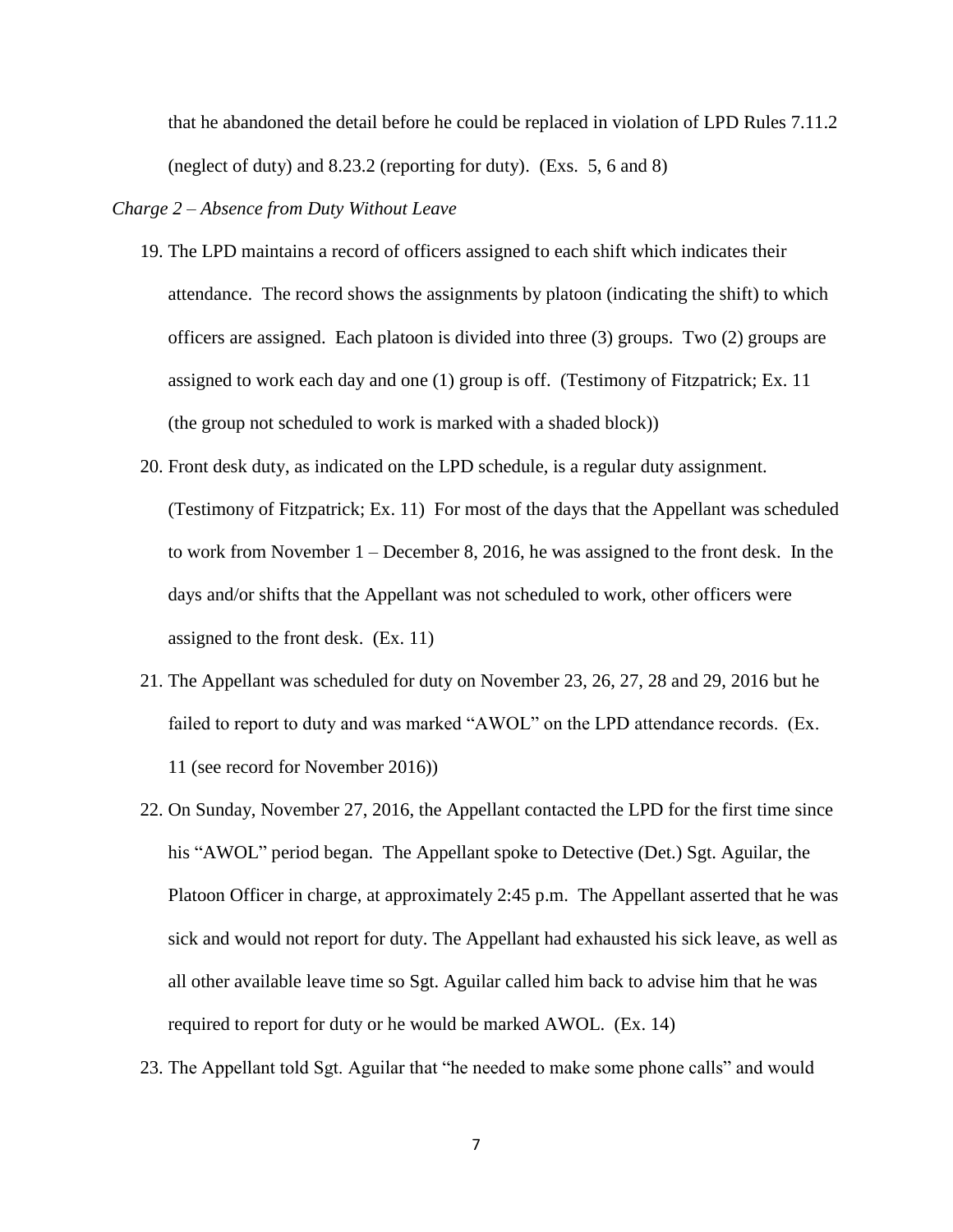call Sgt. Aguilar back.  $(Ex. 14)$  At or about 3:10 p.m., the Appellant called Sgt. Aguilar and told him that he would not be working that night. Sgt. Aguilar told the Appellant about "potential disciplinary consequences of his refusal to report for duty" to which the Appellant responded that he "recognized" that but that he disagreed with the LPD's position and that he would "take the night off" and "let the department do whatever it [the department] wants to do." (Id.)

- 24. On Monday, November 28, 2016, following three (3) shifts of unexcused absences, the Appellant appeared at the office of Lt. Daniel Fleming, the Officer in Charge, at approximately 3:15 p.m. (Ex. 15) The Appellant told Lt. Fleming that he would not report for duty that day as scheduled and that he would not be coming to work in the "foreseeable future". (Id.) Lt. Fleming asked the Appellant to clarify that he was refusing to work. The Appellant said "until things get resolved, I won't be coming to work" but he did not explain what things had to be resolved. (Id.)
- 25. The Appellant failed to report for duty as scheduled on December 2, 3 and 4, 2016 and was marked AWOL for each of those dates. (Exs. 11 - 15) At the time that the Appellant was marked AWOL, he had no leave time available. (Ex. 18)
- 26. On December 8, 2016, the City sent the Appellant a letter pursuant to G.L. c. 31, s.  $38^6$ indicating that the Appellant had voluntarily and permanently separated himself from employment with the City. (Ex. 16)
- 27. After the City sent the Appellant the separation letter under G.L. c. 31, s. 38, the City learned that the Appellant had attended a matter in Lawrence District Court as an LPD

 $\overline{a}$ 

<sup>&</sup>lt;sup>6</sup> Under G.L. c. 31, s. 38, an "... unauthorized absence shall mean an absence from work for a period of more than fourteen days for which no notice has been given to the appointing authority by the employee or by a person authorized to do so, and which may not be charged to vacation or sick leave, or for which no leave was granted pursuant to the provisions of section thirty-seven."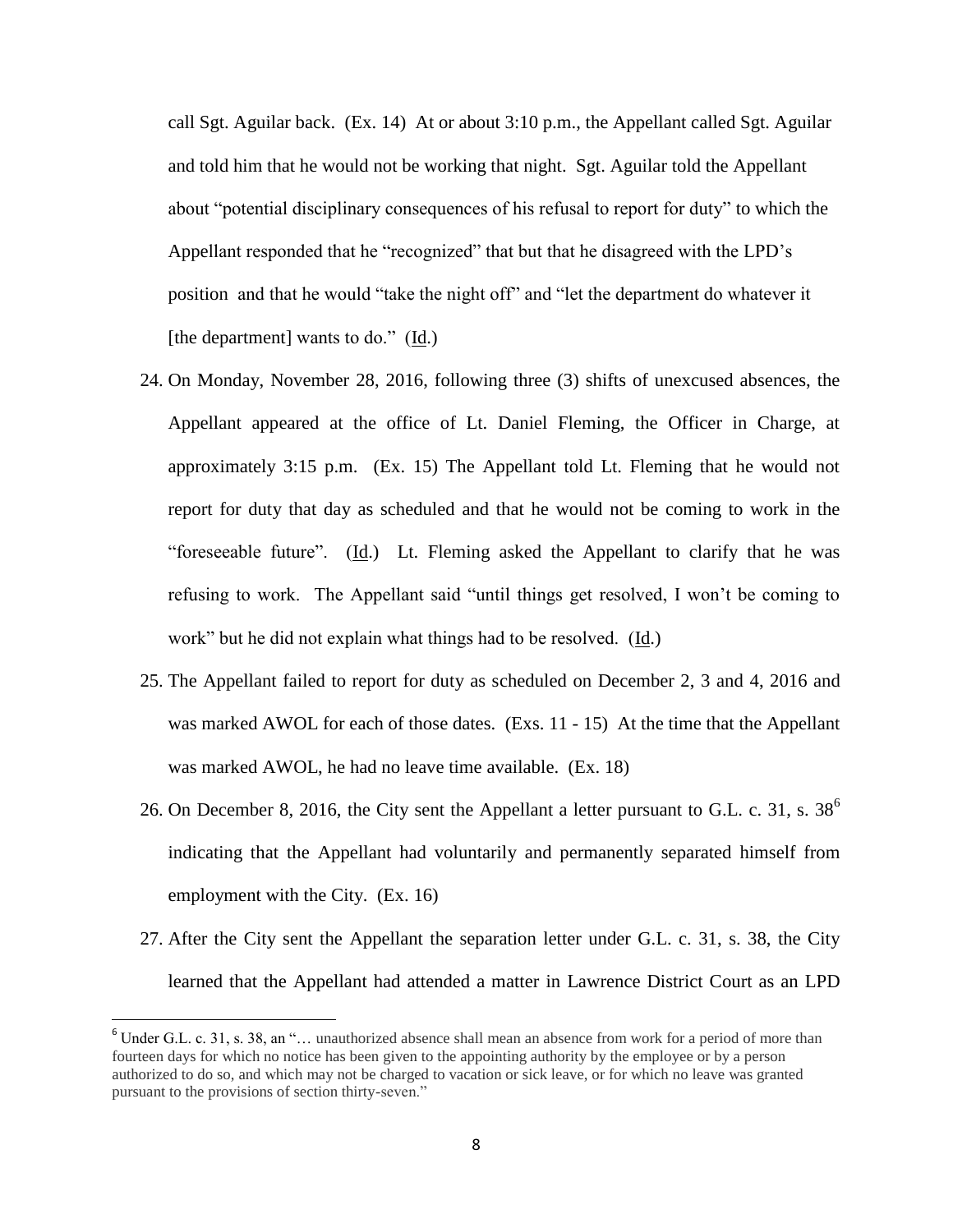police officer. (Ex. 17) The City concluded that while the Appellant failed to report for scheduled duty, the Appellant's court appearance in connection with LPD matters constituted a break in the sequence of the Appellant's absences from work under G.L. c. 31, s. 38. (Testimony of Fitzpatrick; Ex. 18)

- 28. By letter dated January 3, 2017, the City rescinded the Appellant's termination under G.L. c. 31, s. 38. (Ex. 18) The City paid the Appellant back pay for the period December 8, 2016 to January 10, 2017. (Testimony of Fitzpatrick)
- 29. The Appellant returned to work on January 10, 2017 and by a letter of the same date, the Mayor informed the Appellant that he was being placed on paid administrative leave pending an investigation regarding the Appellant's alleged violation of Rules 1.1.1, 1.5.1, 7.3.1, 7.9.1, 7.11.2, 8.23.2 and other Rules cited. (Ex. 19) The Rules listed here, in effect in November and December 2016, provide:

Rule 1.1.1, "Absent Without Leave", "Members shall not be absent from duty without permission for a proper reasons and only for a limited time. A Commanding Officer of the Chief of Police may excuse a member from reporting or being present for duty." (Ex. 28)

Rule 1.5.1, "[o]nly the appointing authority (the Mayor) may grant a leave of absence, with or without pay. A request for a leave of absence must be made in writing, stating fully the reasons for the request and shall be submitted to the Mayor and copied to the Chief of Police. Leaves will be granted in accordance with M.G.L. c. 31, s. 37." (Ex. 28)

Rule 7.3.1, members shall not engage in the commission of any felony or misdemeanor. (Ex. 28)

Rule 7.9.1, members shall not be insubordinate, which "shall include: Any disrespectful, mutinous, insolent, or abuse language or action toward a Superior Officer  $\ldots$ " (Ex. 28)

Rule 7.11.2 (Ex. 28 - *supra*)

Rule 8.23.2 (Ex. 28 - *supra*)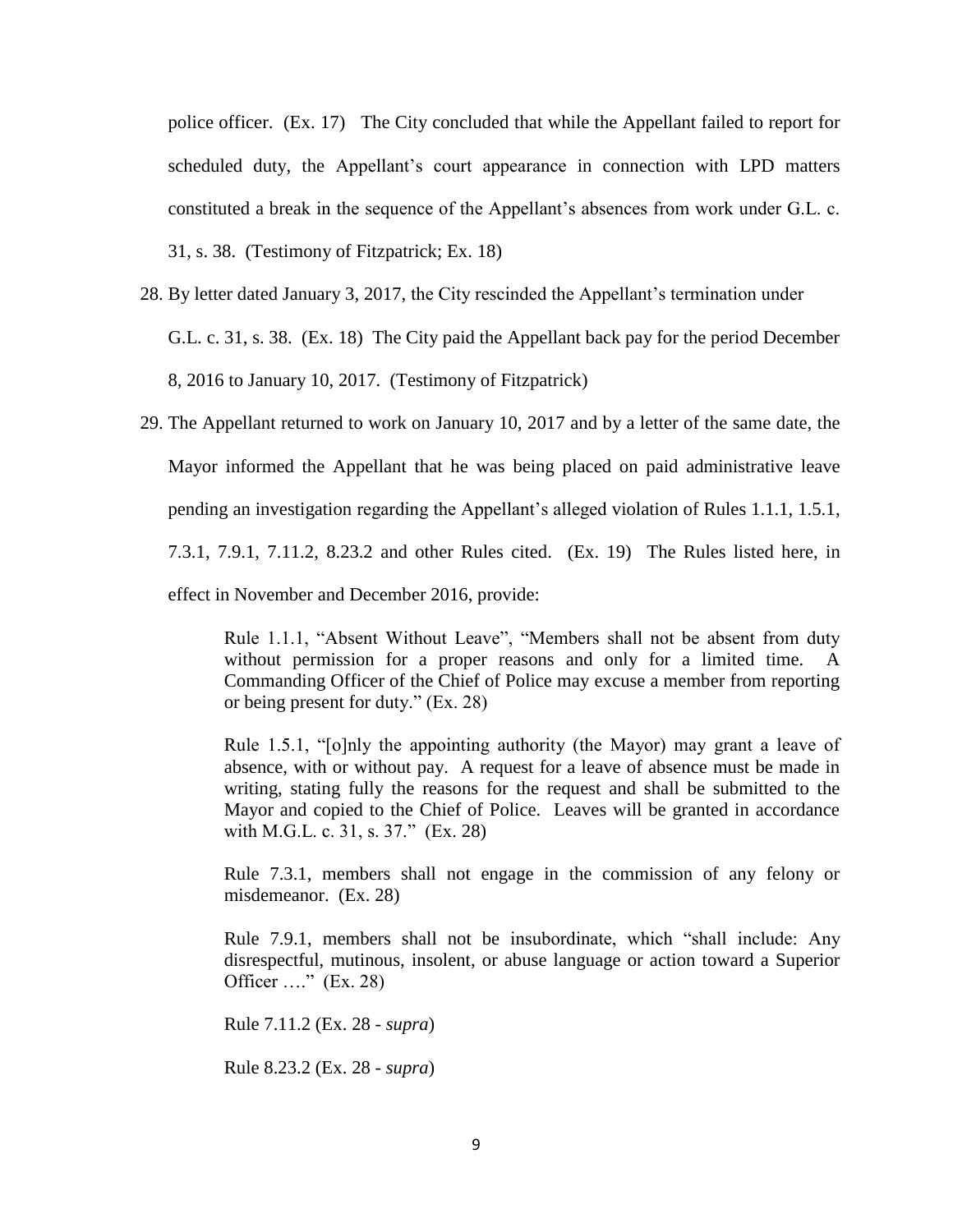30. Then-Chief Fitzpatrick did not receive any request from the Appellant for a leave of absence under LPD Rules.<sup>7</sup> (Testimony of Fitzpatrick)

*Charge 3 – Insubordination, Intimidation and Untruthfulness*

- 31. In or about May 5, 2015, LPD officer M alleged that the Appellant committed an assault and battery upon him. Lt. Michael McCarthy was directed to conduct an investigation of officer M's allegation. (Testimony of McCarthy; Ex. 22)
- 32. In connection with the assault and battery investigation, and in response to the request of officer M, Lt. McCarthy filed an application for a criminal complaint against the Appellant and requested a Clerk Magistrate's hearing. The Appellant was served notice of such application in hand at the LPD. (Testimony of McCarthy; Exs.  $20 - 25$ )
- 33. On November 10, 2015, shortly after the Appellant was served with the criminal complaint in connection with officer M's allegations that the Appellant committed an assault and battery on him, the Appellant sent an email message to Lt. McCarthy about the Department's investigation. The email message stated, in part, that the investigation was taking too long, in comparison to the Mass. State Police investigation of the Appellant's prior claim against LPD officer S; white officers do not receive the same level of scrutiny as minority officers; the Department maintains secret files, refusing to comply with related Massachusetts laws and LPD's contractual obligations; and the Department "engages is (sic) wholesale racial discrimination". (Ex. 23)
- 34. Shortly after the Appellant sent the email message to Lt. McCarthy, he phoned Lt. McCarthy complaining about the investigation and he told Lt. McCarthy that he did not want the Lieutenant "to become collateral damage" as a result of the investigation. Lt.

<sup>&</sup>lt;sup>7</sup> The Appellant previously requested and received leave under the federal Family and Medical Leave Act, Pub.L. 103-3, but the leave period lapsed. (Testimony of Fitzpatrick)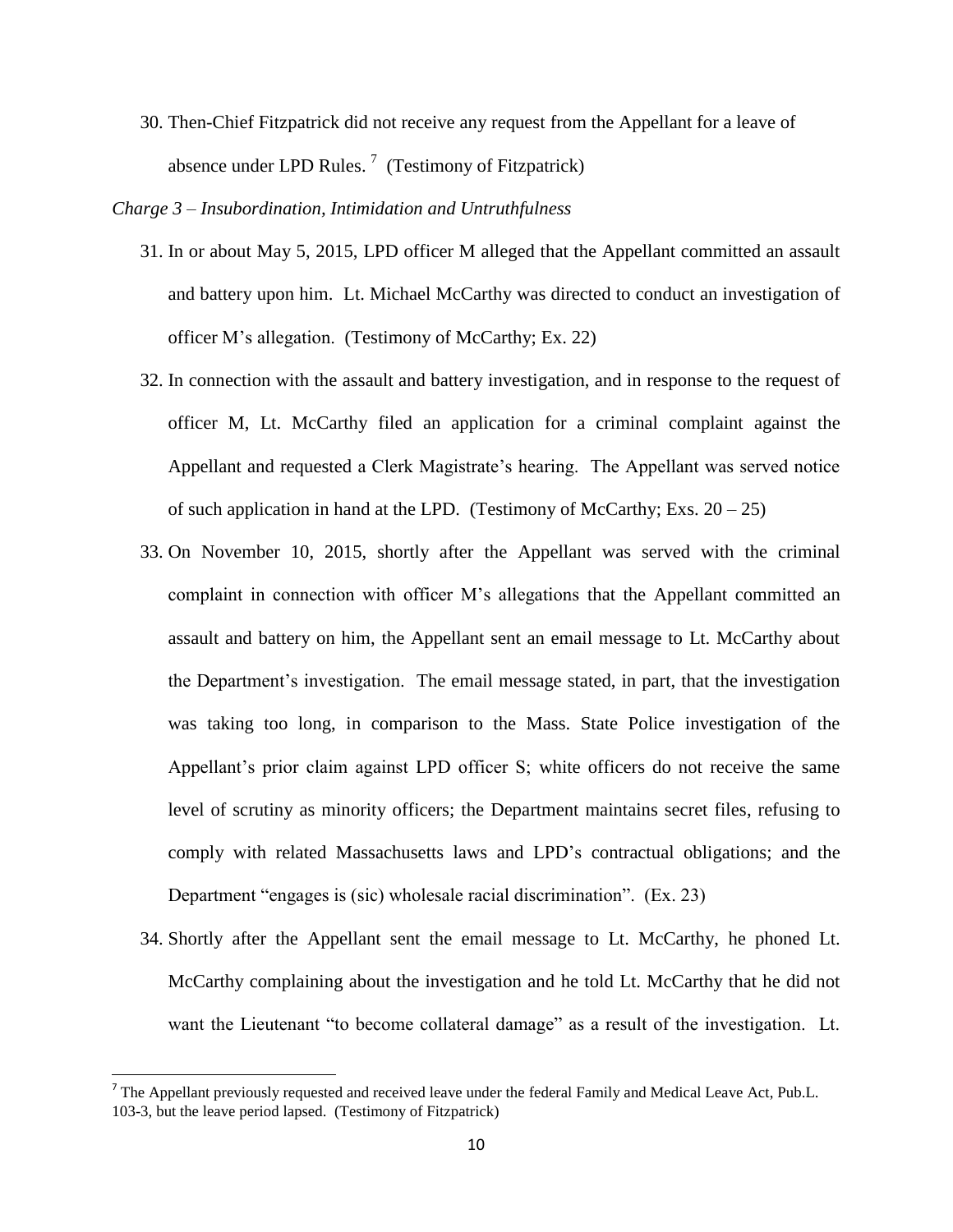McCarthy understood the Appellant's comment about "collateral damage" to be a threat to him (McCarthy) as the investigating officer. (Ex. 21)

- 35. Lt. McCarthy immediately reported the Appellant's "collateral damage" statements to then-Chief Fitzpatrick. By a letter dated December 18, 2015, the Appellant received written notice that he would be the subject of an investigative interview on Dec. 22, 2015 regarding his comments to Lt. McCarthy. (Exs. 20, 21, 23 – 25). The notice further indicated that 1) the subject of the interview was alleged violation of the law, intimidation of a witness and insubordination; 2) the Appellant has the right against selfincrimination, which he may invoke at any time, and the right to "legal and union representation"; 3) the interview will be "solely administrative in nature" and it may result in the Appellant's discipline, including dismissal; 4) if the Appellant refused to testify or answer questions he would be subject to discipline; and 5) the Appellant's statements cannot be used against him in a criminal proceeding, except for false statements, but they may be used in a subsequent LPD charge. (Ex. 25)
- 36. On December 21, 2015, Chief Fitzpatrick conducted a recorded interview of Lt. McCarthy for approximately one-half hour. At this interview, Lt. McCarthy recalled specific details about the email message he had received from the Appellant on November 10, 2015 about the investigation of the Appellant's alleged assault and battery investigation of another LPD officer and the Appellant's phone call to him after he sent Lt. McCarthy the email message. Lt. McCarthy also said at the interview that he took the email as a criticism of how he had handled the investigation. Lt. McCarthy recalled when the Appellant called him shortly after he received the Appellant's critical email message and that the Appellant said the email was not meant for Lt. McCarthy, that Lt.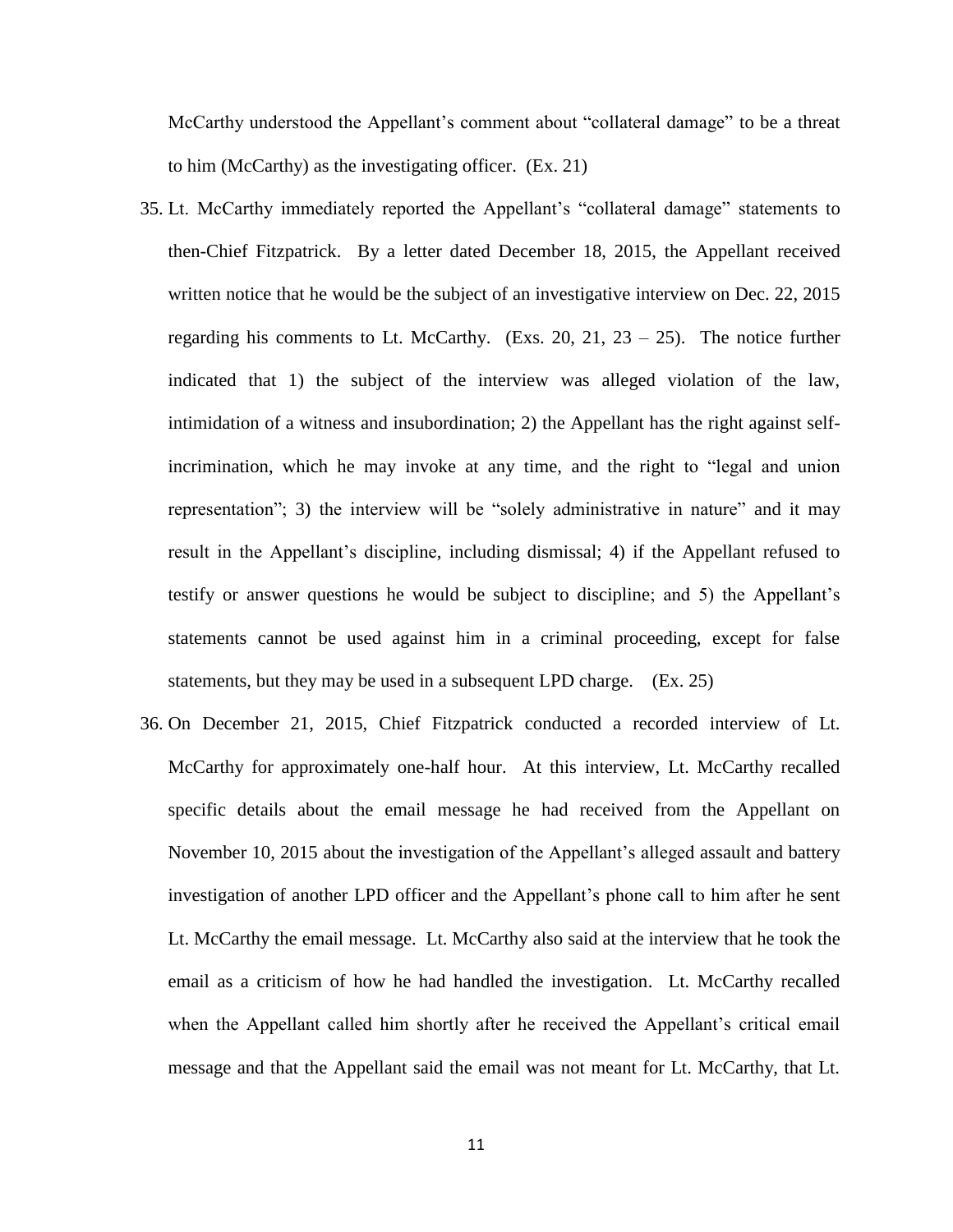McCarthy had always treated him fairly and that Lt. McCarthy told the Appellant he was offended by the email message. Lt. McCarthy further recalled in his interview that the Appellant said in the phone call that he did not want to see Lt. McCarthy become "collateral damage", that he asked the Appellant to repeat that statement, and that the Appellant repeated it. In his interview, Lt. McCarthy added that he understood the Appellant's "collateral damage" statements to mean that something bad could happen to him (Lt. McCarthy) because of his investigation of the Appellant, whether it would involve a lawsuit against Lt. McCarthy or other action taken against him. (Ex. 26)

37. On December 22, 2015, Chief Fitzpatrick interviewed the Appellant. The interview was recorded by the Chief and, by agreement, by the Appellant. Also present were Capt. Scott McNamara and Officer Robert Moody, the Appellant's shift union steward. At the 15-20 minute interview, much of the time involved then-Chief Fitzpatrick repeating the information in the December 18 letter informing the Appellant of his rights and related discussion, with Chief Fitzpatrick stating that he had no intention of pursuing criminal charges against the Appellant for witness intimidation but that the Chief could not "guarantee" that another entity would not prosecute him.<sup>8</sup> Chief Fitzpatrick further stated, in part,

> "[y]ou are required to answer all questions asked of you honestly and truthfully and to the best of your knowledge. Failure to do so will result in disciplinary action up to and including dismissal. The intentional making of false statements or reports and/or the intentional omission of significant or pertinent facts is considered untruthfulness and will be treated as such." (Ex. 27, p. 6)

At one point in the interview, there was some discussion about consulting a union attorney by phone. Officer Moody indicated that he had spoken to a union attorney the night before this interview but that union attorneys were unavailable. The Appellant

 $\overline{\phantom{a}}$ 

<sup>&</sup>lt;sup>8</sup> The Appellant was not prosecuted for intimidation of a witness. (Testimony of Appellant)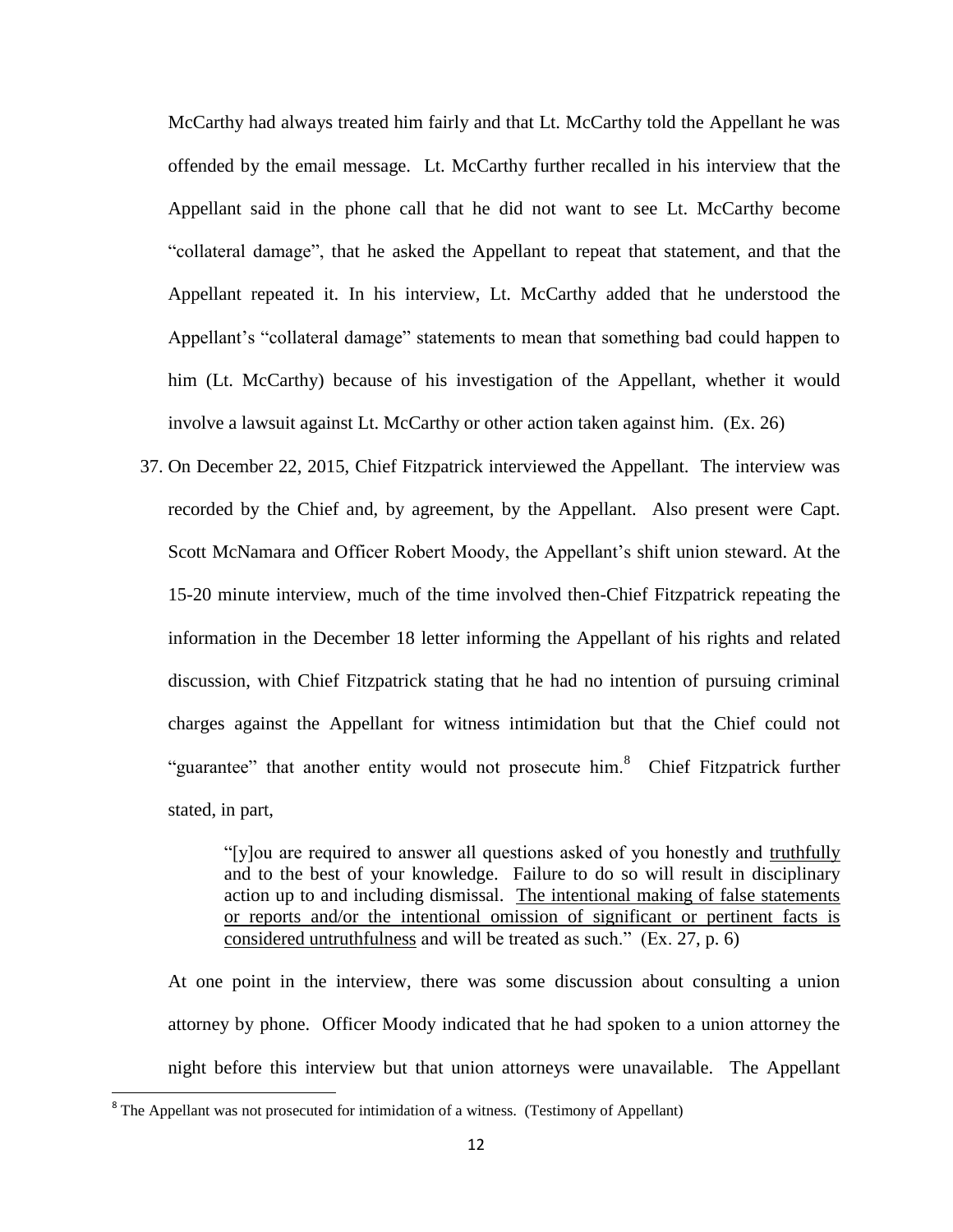remained at the interview and answered a number of questions about the email he had sent to Lt. McCarthy and the phone call he made to Lt. McCarthy. He did not invoke his right against self-incrimination during this interview. Although he asked Chief Fitzpatrick if he needed an attorney, the Appellant did not ask to reschedule the interview. (Ex. 27) The Appellant had experience with similar interviews and he did not see the need for an attorney for the interview with Chief Fitzpatrick. (Testimony of Appellant) In response to Chief Fitzpatrick's questions, the Appellant stated at the interview that he recalled that he had had a phone conversation with Lt. McCarthy after he sent him an email message complaining about the assault and battery investigation, that he recalled telling McCarthy that he always treated the Appellant fairly and that the Appellant recalled McCarthy telling him that the Appellant's complaint about the investigation was now in writing. Then-Chief Fitzpatrick also specifically asked the Appellant if he told Lt. McCarthy that he "may be collateral damage in the process of this investigation". (Ex. 27, p. 6) The Appellant answered, "I don't remember saying that ...." (Id.), even though Lt. McCarthy stated in his interview that the Appellant said it once and, when Lt. McCarthy asked the Appellant to repeat the statement, the Appellant said it a second time. (Exs. 26 and 27; Testimony of Fitzpatrick) Chief Fitzpatrick found that the Appellant's response to his question at the interview was untruthful. (Testimony of Fitzpatrick)

38. Under the LPD Rules in effect prior to March 7, 2016, Chapter 28, section 2 provided that officers may be disciplined for "offenses and violations includ[ing]",

"s. 2(m) Insubordination or disrespect toward an officer of rank …

s. 2(u) Violation of the law or of any ordinance of the city or any rule or regulation having the force of law of any board officer, (sic) or Commissioner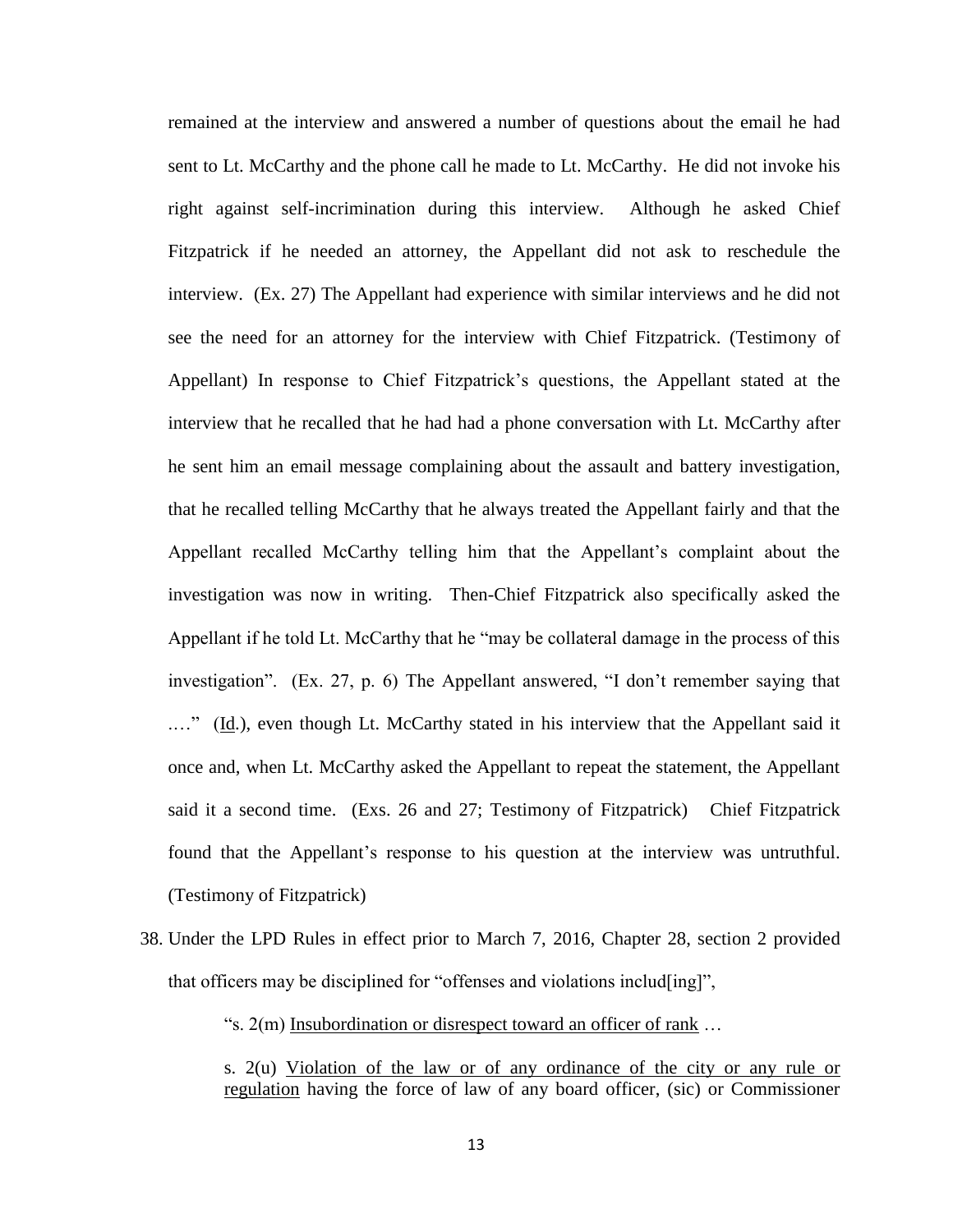having power to make rules and regulations." (Ex. 29)

In addition, Chapter 29, s. 2 of the LPD Rules prior to March 7, 2016 provided that,

Members of the Department shall conform to and abide by the Rules and Regulations of the Department, observe the laws and ordinances in force in the City of Lawrence, and render their services to the City with zeal, courage, discretion and fidelity. He must have the following qualifications: …

(d) Be truthful at all time (sic) whether under oath or not.  $\ldots$ " (Ex. 29)

39. The criminal complaint in court against the Appellant for allegedly assaulting LPD

officer M was dismissed in March 2017. While the criminal complaint was pending in

court, the LPD did not pursue disciplinary action against the Appellant for the alleged

assault and battery in order to avoid the Appellant's invoking of his rights against self-

incrimination during the LPD's discipline investigation. (Testimony of Fitzgerald)

# *History of Discipline<sup>9</sup>*

 $\overline{a}$ 

40. The Appellant's prior discipline includes:

February 2009 - the Appellant received a one (1)-day suspension for being absent without leave and insubordination for using sick leave when he did not have sick leave time available. (Ex. 30)

February 2014 - the Appellant received a ninety (90)-day suspension for misappropriating the City's funds from outside club details that paid officers in cash. (Ex. 31)

November 2014 - the Appellant received a two (2)-day suspension for leaving an arrested prisoner unguarded and allowing him to escape. (Ex. 32)

May 2015, the Appellant received a reprimand for failing to provide police reports in a complete and timely manner. (Ex. 33)

November 2015, the Appellant received a two (2)-day suspension for insubordination for putting LPD internal personnel matters on social media. (Ex.

<sup>&</sup>lt;sup>9</sup> The Appellant, who is African-American, filed a complaint with the Mass. Commission Against Discrimination (MCAD) in July 2014 alleging that the city of Lawrence, the LPD and certain members of the LPD discriminated against him, in part, when they disciplined him in regard to certain matters. In April 2017, MCAD issued a ruling finding that the complaint lacked probable cause, which finding Mr. Green could then appeal. (Ex. 36) There is no indication in the record whether the Appellant appealed the MCAD 2017 ruling.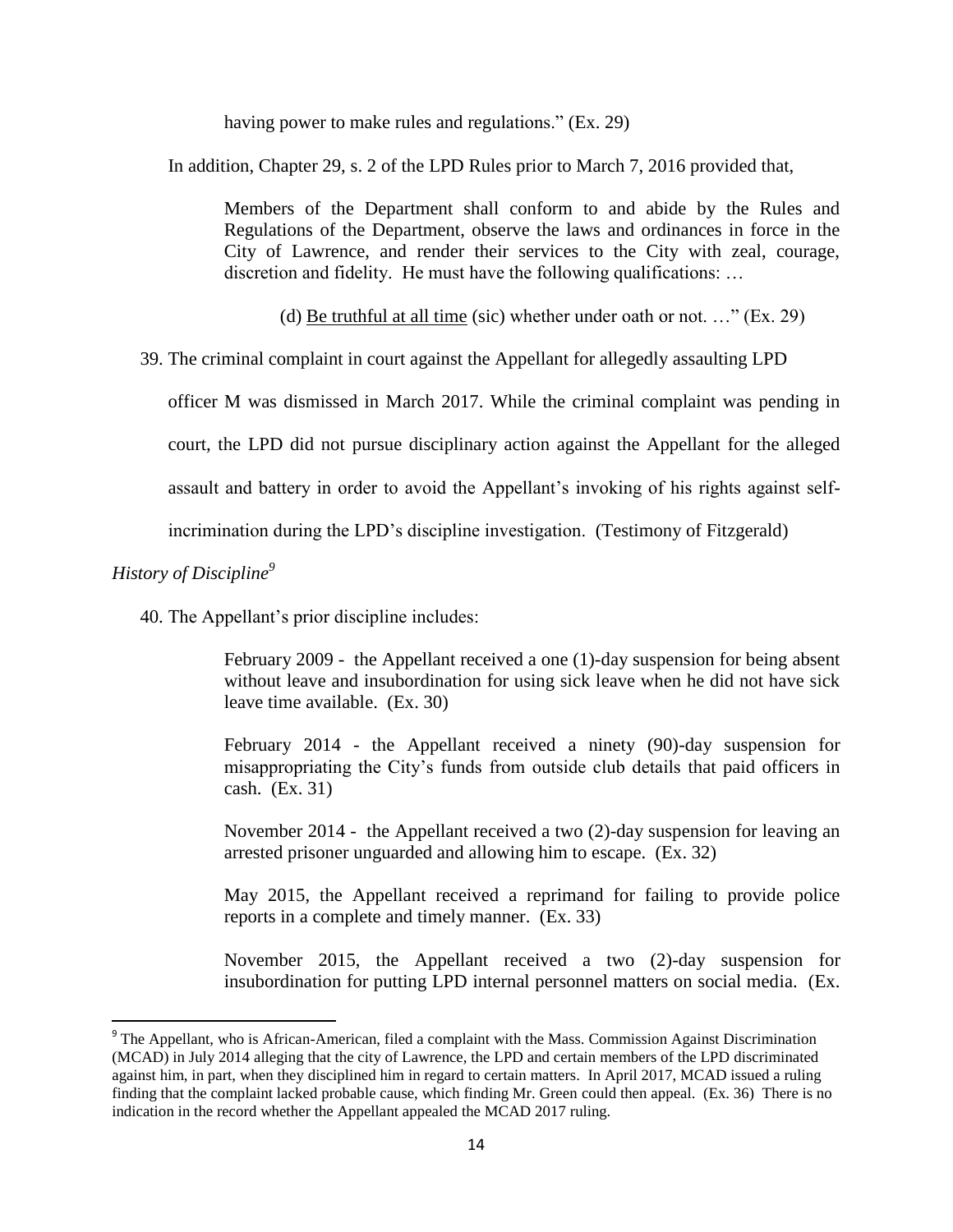# *Termination of Appellant's Employment*

41. By a detailed letter dated March 20, 2017, Mayor Rivera informed the Appellant that a

hearing would be held at 10 a.m. on April 11, 2017 to address allegations that the

Appellant violated cited LPD Rules when he,

- 1) arrived late in improper uniform at the November 2, 2016 day-long detail in a troubled location in the city, he expressed anger when ordered to produce a tofrom memo to explain his late arrival and he left the detail approximately twenty (20) minutes after he arrived even though he was instructed to remain at the detail until a replacement could arrive;
- 2) was AWOL on November 23, 26, 27, 28 and 29, and December 2, 3 and 4 dates that he was scheduled for duty;
- 3) intimidated a witness and was insubordinate to Lt. McCarthy when Lt. McCarthy investigated allegations that the Appellant committed an assault and battery on officer M, twice telling Lt. McCarthy that he (McCarthy) could be "collateral damage" for investigating the criminal allegation against the Appellant and reporting the matter to court for prosecution; and
- 4) was untruthful when he told then-Chief Fitzpatrick that he did not recall telling Lt. McCarthy that he (Lt. McCarthy) may become "collateral damage" in connection with his investigation of the Appellant.

(Ex. 1)

42. The hearing was held on April 21, 2017. (Exs. 1 and 3) While the hearing officer was reading the Mayor's notice of hearing into the record at the beginning of the hearing, union Attorney Dwyer asked to speak with the Appellant. The two (2) left the hearing room at or around 10:43 a.m. Attorney Dwyer returned alone, remained in the hearing room and informed the hearing officer that the Appellant did not want to participate in the hearing. The hearing officer indicated that the hearing would go forward as scheduled and there were no objections to proceeding. Then-Chief Fitzpatrick was the only witness. The hearing officer entered thirty (30) exhibits into the record for the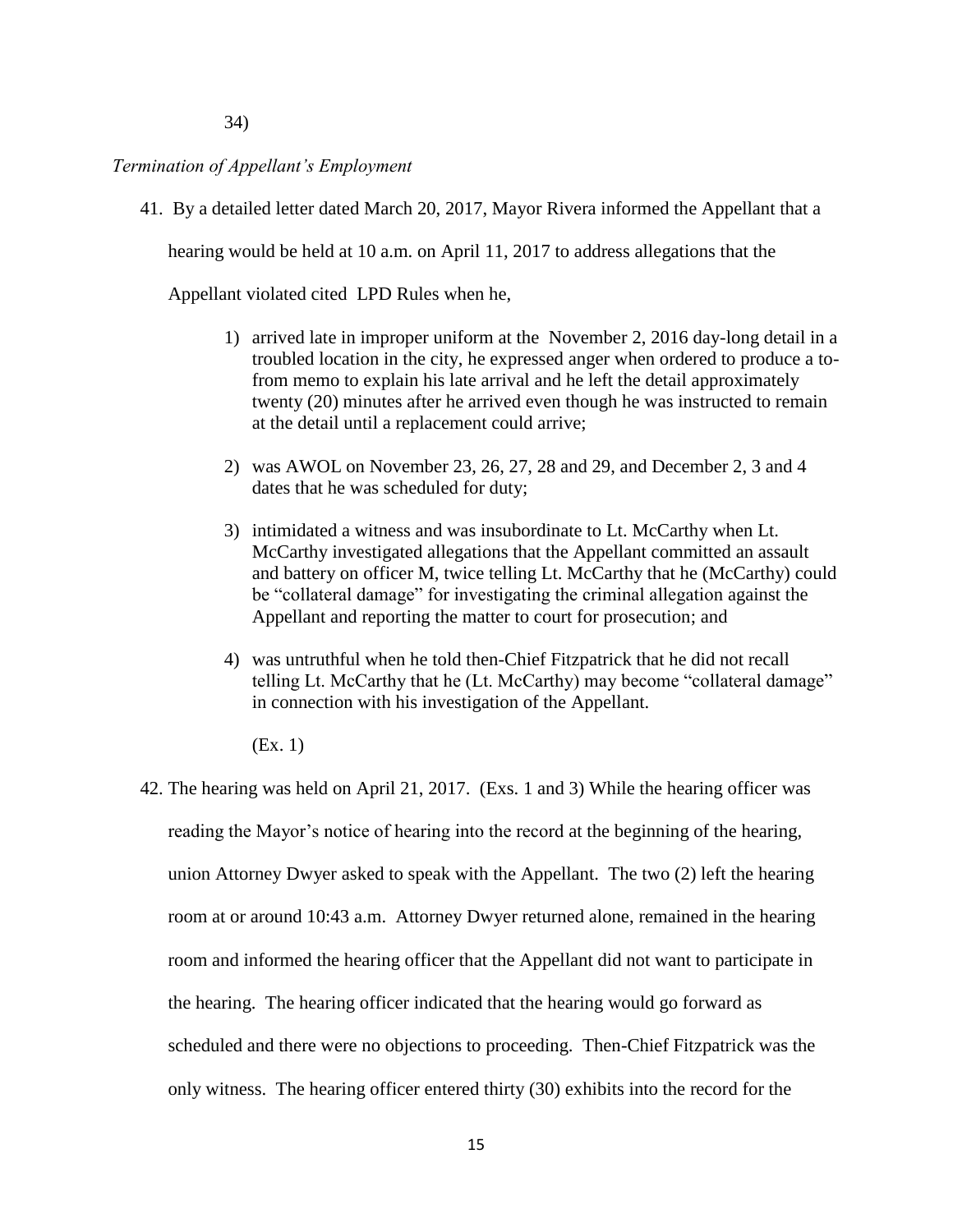Respondent and nine (9) for the union. In his eight (8)-page report to the Mayor, the hearing officer listed numerous findings of fact, accepted the recommendation of then-Chief Fitzpatrick to terminate the Appellant's employment, and concluded that the Respondent established by a preponderance of the evidence that,

- 1) the Appellant was late for the November 2, 2016 detail, he was not in uniform and he abandoned the detail in violation of LPD Rules 7.1.2 and 8.23.2;
- 2) the Appellant was absent without leave on November 23, 26, 27, 28, 29 and December 2, 3 and 4  $(2016)^{10}$  in violation of LPD Rules 1.1.1 and 1.5.1; and
- 3) the Appellant made inappropriate statements to Lt. McCarthy in the course of his investigation of another officer's allegation that the Appellant committed an assault and battery on him; such statements were "unacceptable, insubordinate and unprofessional" and were intended "to intimidate, threaten, and influence Lt. McCarthy's participation" in the assault and battery investigation "which … a reasonable person would readily have construed as threatening and intimidating"; and the Appellant was untruthful to then-Chief Fitzpatrick when he interviewed the Appellant regarding the Appellant's inappropriate statements to Lt. McCarthy, all in violation of LPD Rules Chapter 28, s. 2(m) and 2(u) and Chapter 29, s. 2(d), and G.L. c. 208, s. 13B(1)(intimidation of a witness).

(Ex. 3)

43. By letter dated May 10, 2017, the Mayor informed the Appellant that he had reviewed and accepted the hearing officer's report and, therefore, was terminating the Appellant's employment on May 12, 2017. The Mayor's letter suggests that each of the violations warrant termination of the Appellant's employment.<sup>11</sup> (Ex. 4)

 $\overline{\phantom{a}}$  $10$  The hearing officer's report states that the Appellant was also absent without leave on December 5, 2016. However, December 5 is the date on which the Appellant appeared in court on an LPD matter, although he did not report for duty to the LPD after his court appearance. Based on the Appellant's appearance in court on December 5, the Respondent retracted its prior notice to the Appellant that he had been deemed to have voluntarily abandoned his job under G.L. c. 31, s. 38.

<sup>&</sup>lt;sup>11</sup> The third paragraph of the Mayor's letter begins, "Each of the above-cited violations, collectively and separately, together with your prior disciplinary record, which includes a one day suspension …" (Ex. 4) The rest of the sentence lists some of the Appellant's disciplinary record but does not complete the sentence to indicate that each of the Appellant's violations found here warrant the Appellant's termination. The Respondent's post-hearing brief asserts that each such violation warrants termination.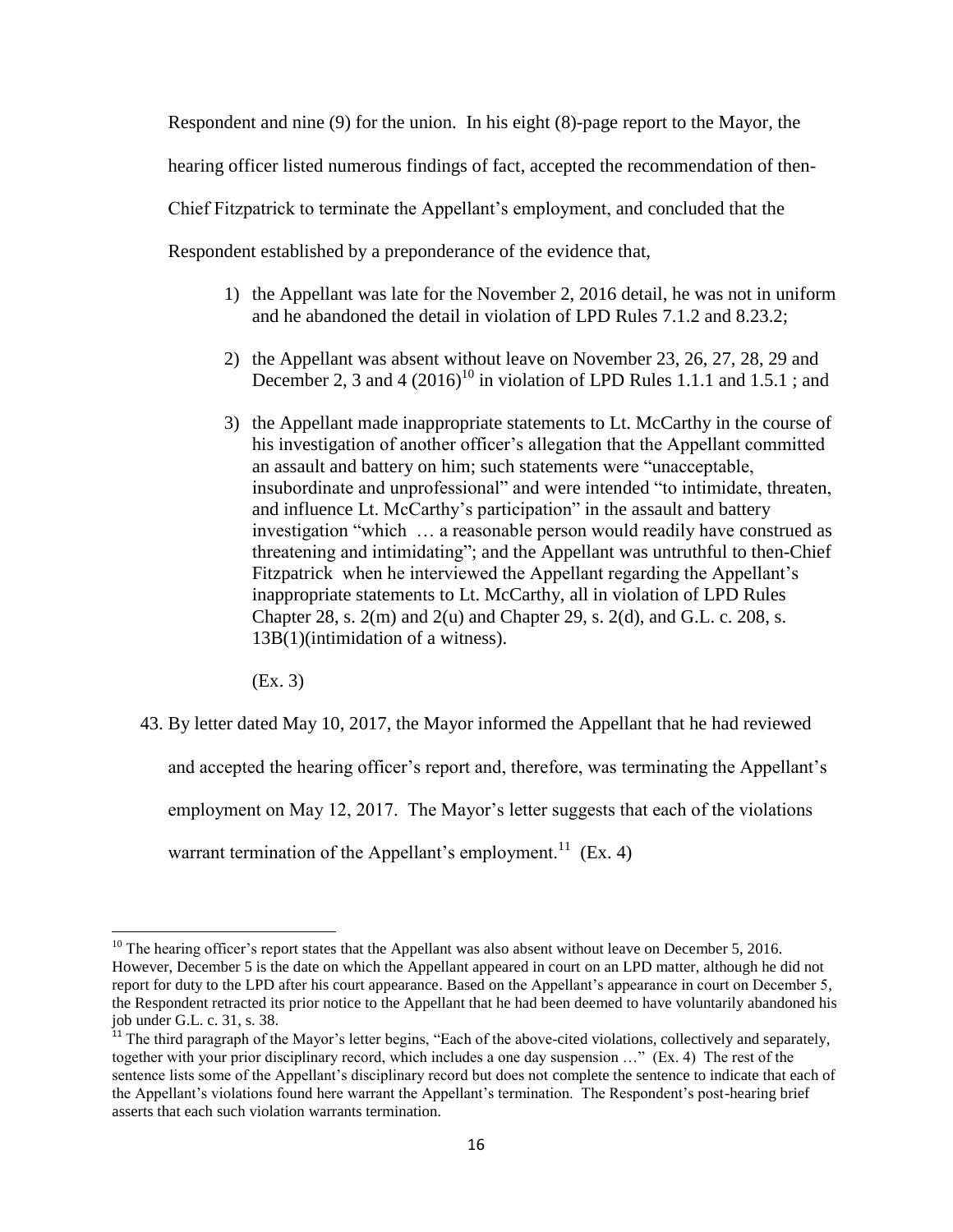# *Applicable Law*

A tenured civil service employee may be discharged for "just cause" after due notice and hearing upon written decision "which shall state fully and specifically the reasons therefore." G.L. c. 31, s. 41. An employee aggrieved by the decision may appeal to the Commission. G.L. c. 31, s. 43. Under section 43, the appointing authority carries burden to prove to the Commission by a "preponderance of the evidence" that there was "just cause" for the action taken. Id.; *see e.g.*, Falmouth v. Civil Serv. Comm'n, 447 Mass. 814, 823 (2006); Police Dep't of Boston v. Collins, 48 Mass.App.Ct. 411, *rev.den.*, 726 N.E.2d 417 (2000). Under G.L. c. 31, s. 42, a person who believes that an appointing authority has failed to follow the procedural requirements of G.L .c. 31, s. 41 relating to disciplinary matters may file an appeal at this Commission.

The Commission determines justification for discipline by inquiring, "whether the employee has been guilty of substantial misconduct which adversely affects the public interest by impairing the efficiency of public service." School Comm. v. Civil Service Comm'n, 43 Mass.App.Ct. 486, 488, *rev.den*., 426 Mass. 1104 (1997); Murray v. Second Dist. Ct., 389 Mass. 508, 514 (1983). An action is "justified" if it is "done upon adequate reasons sufficiently supported by credible evidence, when weighed by an unprejudiced mind; guided by common sense and by correct rules of law." Commissioners of Civil Service v. Municipal Ct. of Boston, 359 Mass. 211, 214 (1971); Cambridge v. Civil Service Common, 43 Mass.App.Ct. 300, 304, *rev.den*., 426 Mass. 1102, (1997); Selectmen of Wakefield v. Judge of First Dist. Ct., 262 Mass. 477 (1928).

The Commission must take account of all credible evidence in the entire administrative record, including whatever would fairly detract from the weight of any particular supporting evidence. *See, e.g.,* Massachusetts Ass'n of Minority Law Enforcement Officers v. Abban, 434

17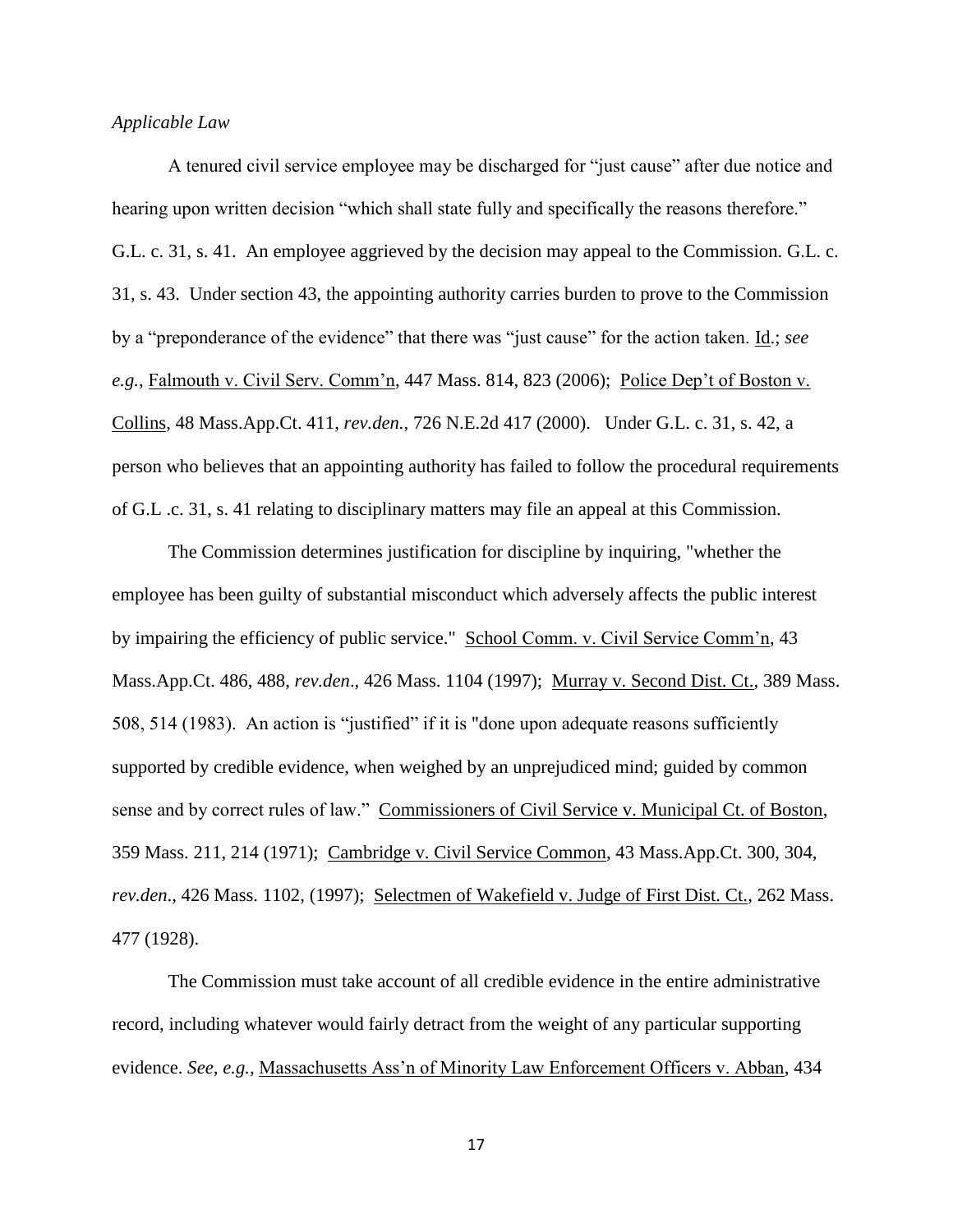Mass. 256, 264-65 (2001).

The Commission is guided by "the principle of uniformity and the 'equitable treatment of similarly situated individuals' [both within and across different appointing authorities]" as well as the "underlying purpose of the civil service system 'to guard against political considerations, favoritism and bias in governmental employment decisions.' " Town of Falmouth v. Civil Service Comm'n, 447 Mass. 814, 823 (2006) and cases cited. It is also a basic tenet of the "merit principle" which governs Civil Service Law that discipline must be remedial, not punitive, designed to "correct inadequate performance" and "separating employees whose inadequate performance cannot be corrected." G.L. c. 31, s.1.

G.L. c. 31, § 43 vests the Commission with authority to affirm, vacate or modify a penalty imposed by the appointing authority. The Commission is delegated with "considerable discretion" in this regard, albeit "not without bounds" so long as the Commission provides a rational explanation for how it has arrived at its decision to do so. *See e.g*., Police Comm'r v. Civil Service Comm'n, 39 Mass.App.Ct. 594, 600 (1996) and cases cited; Falmouth v. Civil Service Comm'n, 61 Mass.App.Ct. 796, 800 (2004); Faria v. Third Bristol Div., 14 Mass.App.Ct. 985, 987 (1982)(remanded for findings to support modification). However, the Supreme Judicial Court has added,

"Unless the commission's findings of fact differ significantly from those reported by the town or interpret the relevant law in a substantially different way, the absence of political considerations, favoritism, or bias would warrant essentially the same penalty." Town of Falmouth v. Civil Service Comm'n, 447 Mass. 815, 824.

Further, "[t]he Commission is permitted, but not required, to draw an adverse inference against an appellant, as is the case here, who fails to testify at the hearing before the appointing authority …." Merricks v Boston Police Department, 31 MCSR 169 (2018), citing Town of Falmouth v. Civil Service Comm'n, 447 Mass. 814, 823 (2006). *See also* Clark v. Boston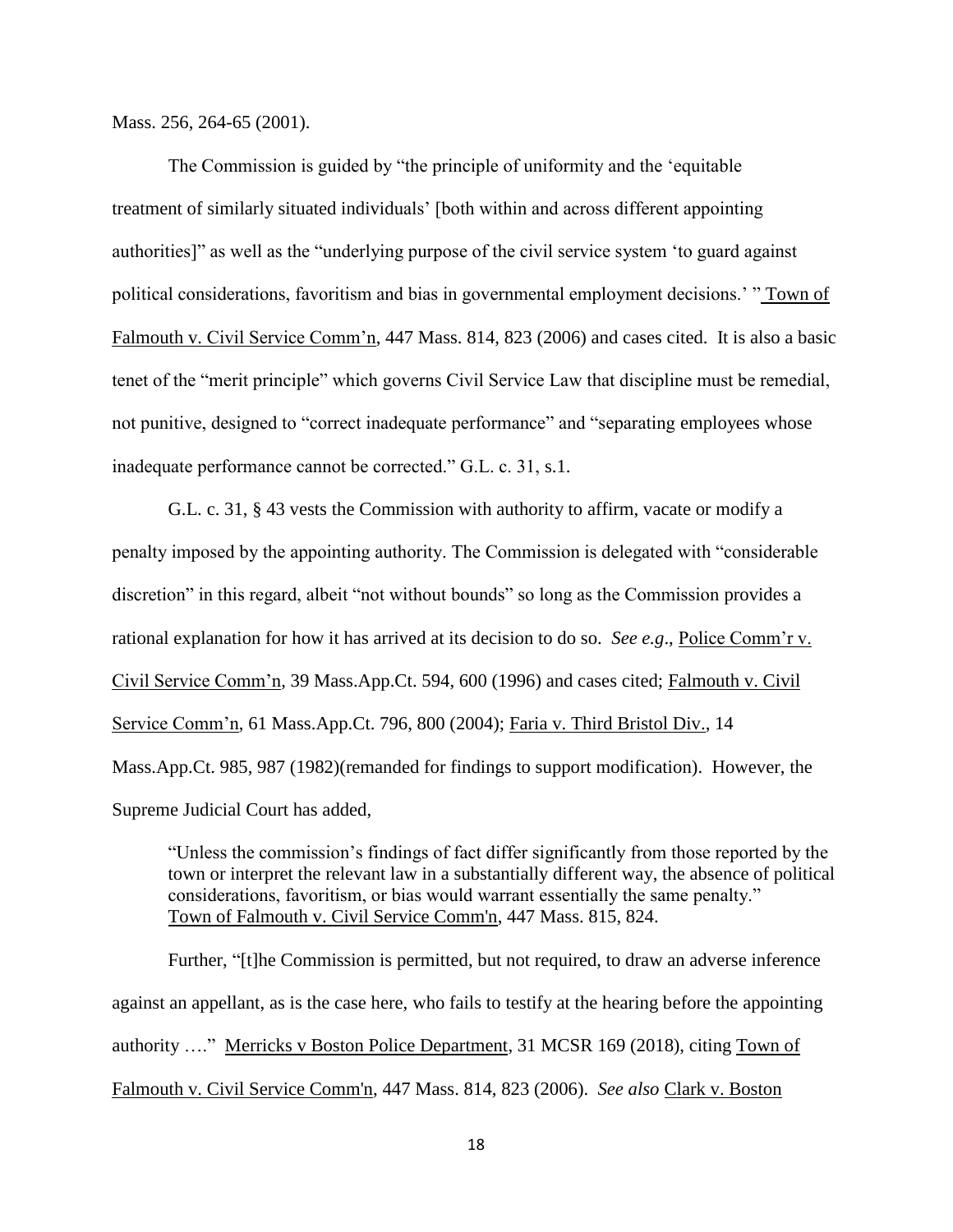Housing Authority, 24 MCSR 193 (2011), Clark v. Boston Housing Authority, Suffolk Superior Court, C.A. No. SUCV2011-2554E, *aff'd* (Feb. 13, 2015).

#### *Analysis*

The Respondent has established by a preponderance of the evidence that it had just cause to discipline the Appellant based on his violation of the cited LPD Rules. With regard to the November 2, 2016 detail, there appears to be no dispute that the Appellant arrived at the detail approximately seventeen minutes late, he was not wearing his hat and badge and he walked off the detail approximately twenty (20) minutes after he arrived. Upset with Sgt. Picard's order to write a to/from memo explaining his tardiness, the Appellant said he was leaving the detail. In view of the recent shootings in the detail neighborhood, Sgt. Picard told the Appellant that there could be no gap in time in detail coverage. The Appellant contacted the detail coordinator and informed him that he was leaving the detail. The Appellant left the detail approximately twenty (20) minutes after he arrived, prior to the arrival of his replacement, notwithstanding Sgt. Picard's instruction. The Appellant had not asked for leave to depart prior to the replacement's arrival.

The Appellant argues that he should not be disciplined in connection with the November 2 detail for a variety of reasons. The Appellant was assigned to a detail at the Health Center where there had been recent shootings. Regarding his tardiness at this detail for the Health Center, the Appellant avers that he was not at the LPD offices on November 1, 2016 when the new details policy was issued and, therefore, did not know about it even though it had also been emailed to all members of the Department. The Appellant also asserts that he was angry when Sgt. Picard ordered him to write a to/from memo explaining the reason for his tardiness because she allegedly used profanity when she ordered him to write the memo. Further, the Appellant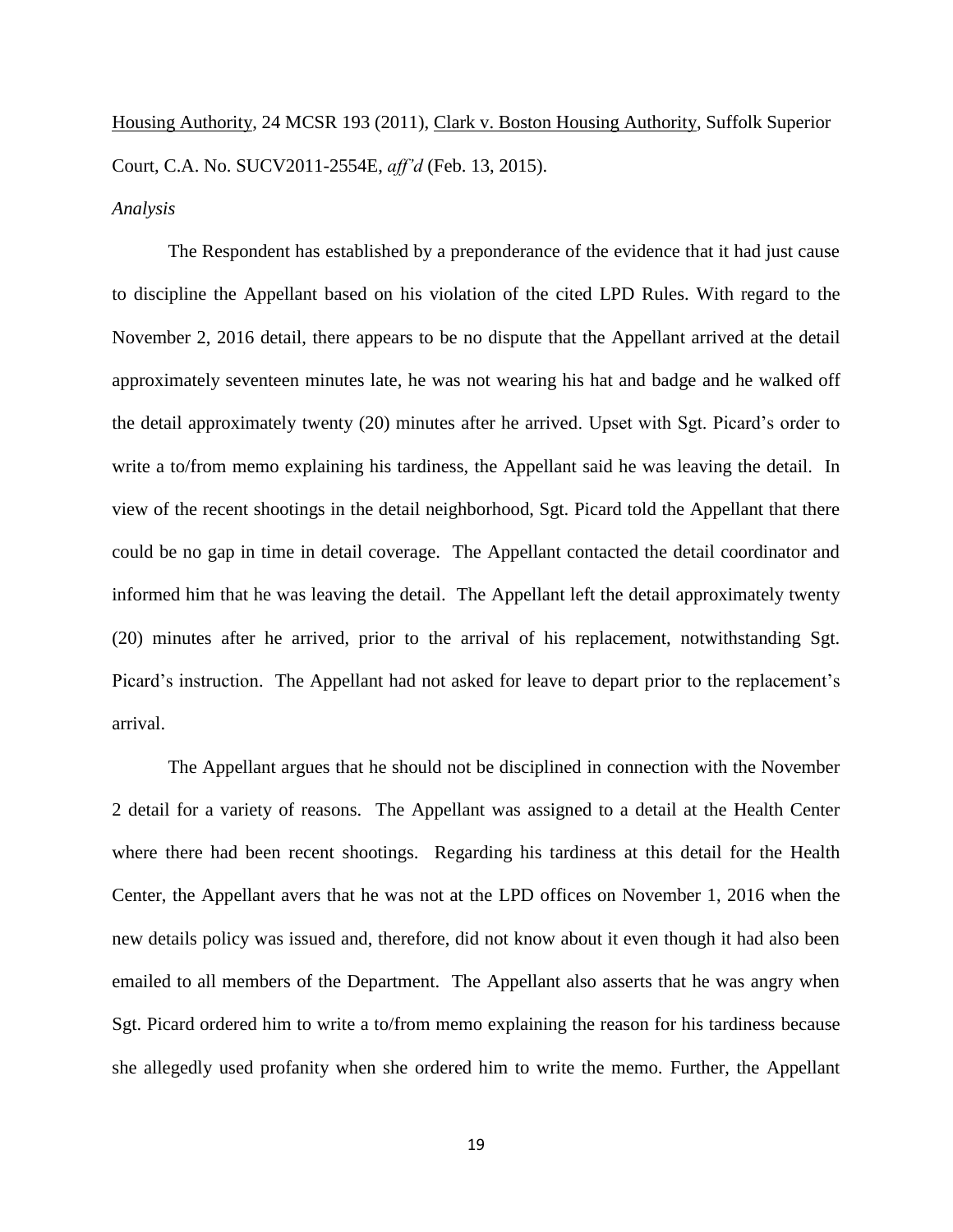asserts that it was common practice to leave a detail before a replacement arrived. None of the Appellant's arguments in this regard are availing. It cannot be a defense to tardiness that an officer did not know of a policy to be on time when officers are scheduled for details for specific time periods. The Appellant was not treated in a disparate manner because Sgt. Picard also ordered another officer to write a to/from memo for being late for a detail that day. Any concerns that the Appellant had about Sgt. Picard's manner of delivery of the order to write the memo could have been conveyed through appropriate channels after the Appellant complied with the order, not by leaving a detail like the one at the Health Center, where there had been trouble recently, before a replacement has arrived and because, as the Appellant argues, other officers do it. Thus, the Appellant's arguments lack merit.

There also appears to be no dispute that the Appellant was absent without leave on November 23, 26, 27, 28, 29 and December 2, 3 and 4, 2016 when he was scheduled to work. In fact, it wasn't until November 27, 2016 that the Appellant even contacted the LPD to indicate that he would not be reporting for duty, alleging that he was sick. When he called, the Appellant spoke to Sgt. Aguilar, the Platoon Officer in charge. Sgt. Aguilar learned that the Appellant had no remaining sick leave or other leave available and called the Appellant back to say that he was required to report for duty or he would be marked AWOL. The Appellant responded that he needed to make some calls and would call the Sergeant back. Sgt. Aguilar told the Appellant about the potential disciplinary consequences that the Appellant faced if he failed to report to work. The Appellant indicated that he was aware of the potential consequences but added "let the department do whatever it wants to do." (Ex. 14) The next day, the Appellant went to the office of Lt. Fleming, the Officer in Charge and told him he would not be returning to work in the "foreseeable future". Lt. Fleming asked the Appellant to clarify if he was refusing to work and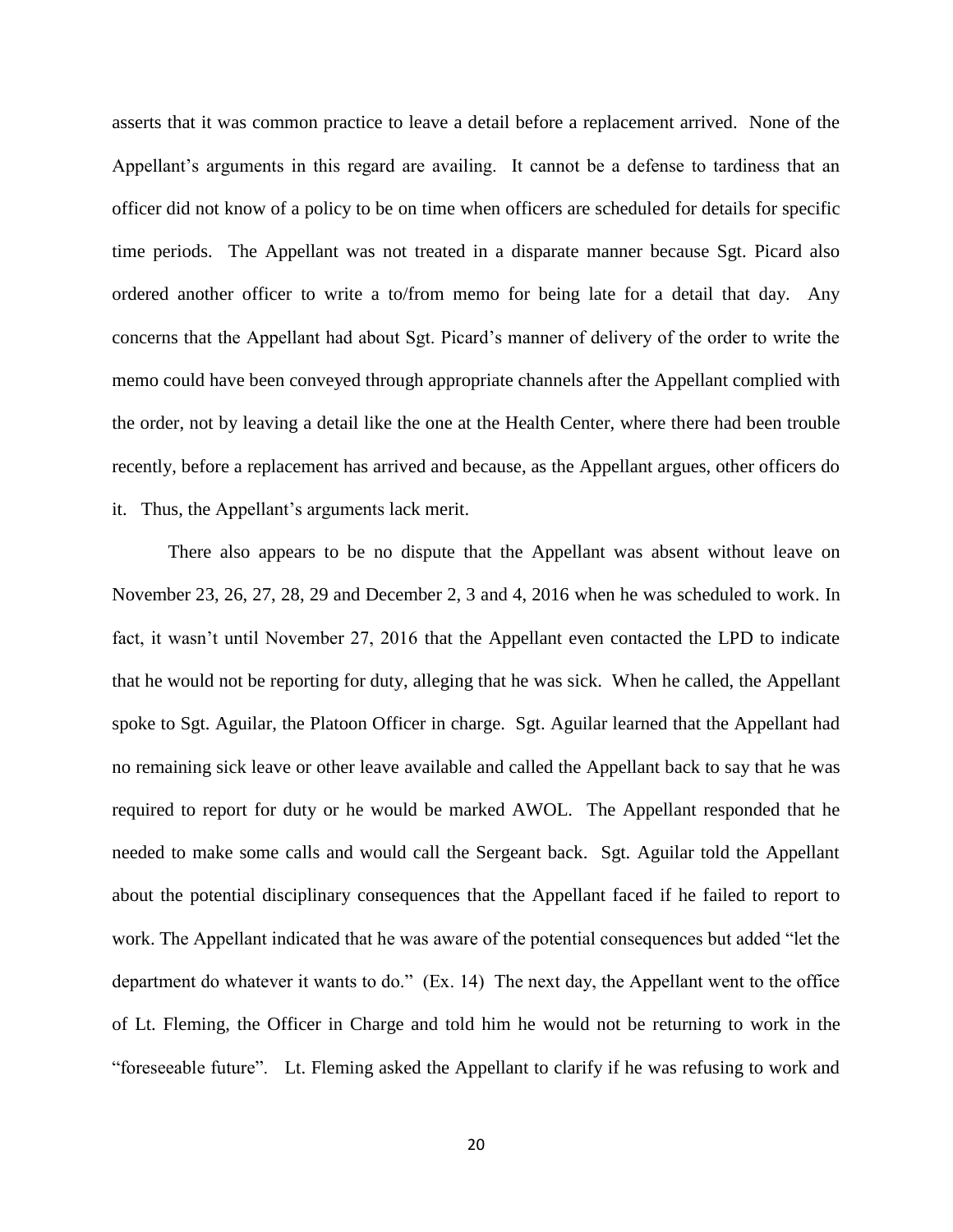the Appellant said "until things get resolved, I won't be coming to work", without explaining what needed to be resolved. (Ex. 15) On December 8, 2016, with the Appellant having failed to return to work, the Respondent sent the Appellant a letter stating that the Appellant had voluntarily and permanently abandoned his job and that he may request a hearing within ten (10) days, pursuant to G.L. c. 31, s. 38. When the Appellant provided proof that he had appeared in court, on LPD business, on December 5 (although he did not report to the Department before or after his court appearance that day), interrupting the period of time in which he failed to report for duty as scheduled, the Respondent rescinded the notice under G.L. c. 31, s. 38 and compensated him for the time between December 8, 2016 and January 10, 2017. The Appellant argues that he did not show up for his scheduled duty because he was assigned to the LPD front desk duty, which he asserts constitutes punishment duty, which is prohibited under G.L. c. 31, ss. 62 and  $62A.<sup>12</sup>$ 

The Appellant's arguments against the Respondent's findings that he was AWOL for work scheduled over a two (2)-week period lack merit. As indicated in then-Chief Fitzpatrick's testimony at the Commission hearing and in work assignment records (Ex. 11), desk duty does not constitute punishment duty. Moreover, repeatedly failing to appear for scheduled work, not requesting leave, and telling the LPD that you will not return "for the foreseeable future" is simply not an option for any employee, especially not for a police officer. That the Appellant waited until the third day that he was AWOL to even contact the Department to tell them that he would not report to work and that he then told his superior that he would not report for scheduled duty for an unspecified time is inexcusable and constitutes substantial misconduct which

 $\overline{\phantom{a}}$ 

 $12$  At the Commission, the Appellant testified that he asked the union to grieve his front desk assignment but that it refused to do so because the front desk duty is a police duty. The Appellant asserted that he subsequently filed a claim that the union failed to represent him. There is no indication in the record of the result of the Appellant's claim against the union.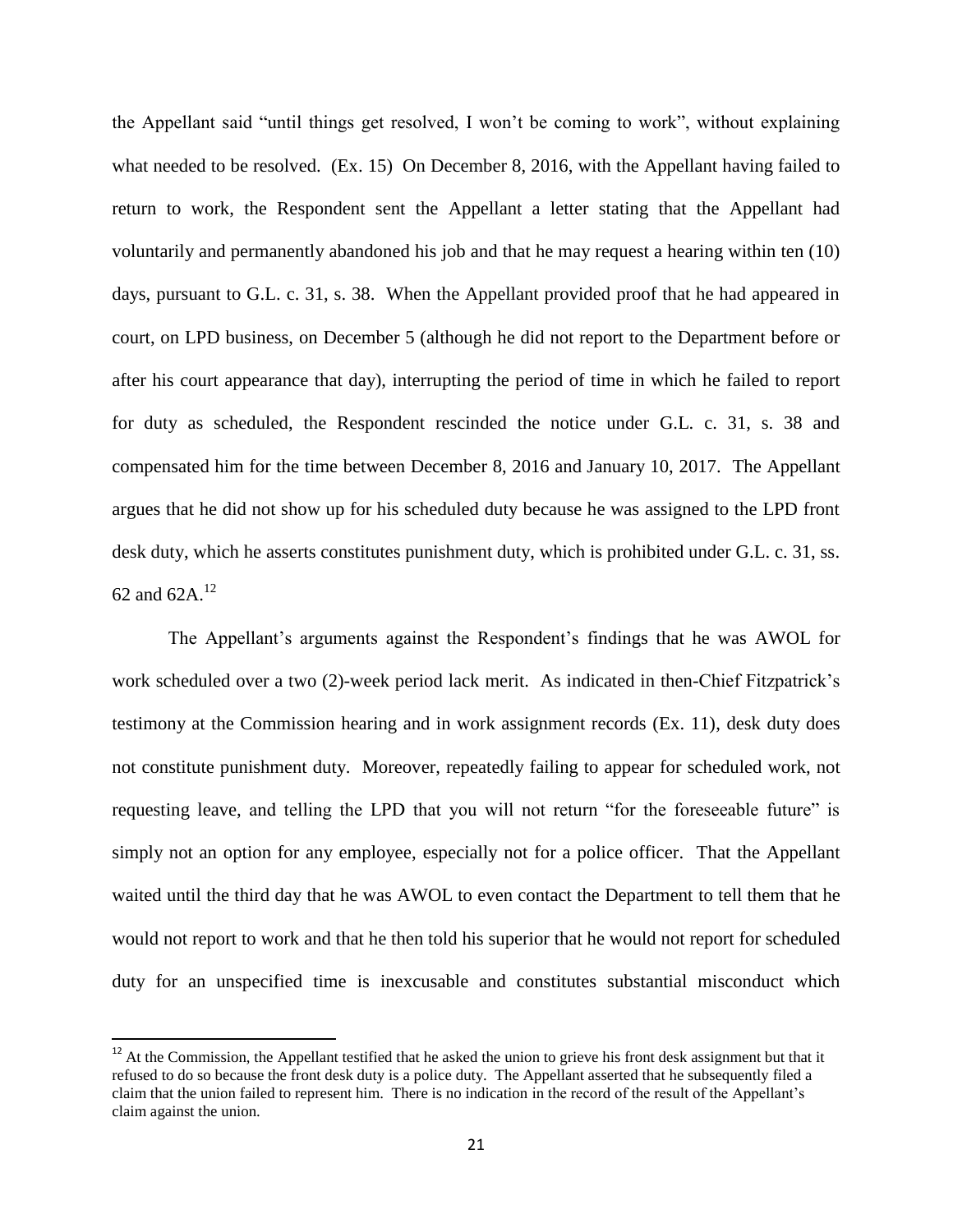adversely affects the public interest by impairing the efficiency of public service and warrants discipline.

The Respondent also established by a preponderance of the evidence that the Appellant was insubordinate and that he intimidated a superior officer. After Lt. McCarthy conducted an investigation of another officer's allegation that the Appellant had committed assault and battery on him, he presented his findings to court and criminal charges against the Appellant issued. Upon receiving the criminal complaint against him, the Appellant sent an email message to Lt. McCarthy with highly critical statements about Lt. McCarthy's investigation that lead to the issuance of the criminal complaint against the Appellant. The email message was copied to two (2) other members of the LPD. Within minutes of sending Lt. McCarthy the email message, the Appellant called Lt. McCarthy and twice said that he did not want McCarthy to become "collateral damage" for having led the investigation that led to the issuance of a criminal complaint to the Appellant. Lt. McCarthy stated that he found the Appellant's repeated reference to "collateral damage" to be an attempt to intimidate him and that he (Lt. McCarthy) did not want anything bad to happen, such as being sued by the Appellant for having conducted the investigation of the Appellant. Lt. McCarthy promptly informed then-Chief Fitzpatrick of what the Appellant had done and Chief Fitzpatrick sent the Appellant detailed notice that he would be conducting investigative interviews, explaining the subject of the interview and the Appellants rights in connection with the interview. I find that the Appellant's highly critical email message to Lt. McCarthy constitutes insubordination and that it was unprofessional and disrespectful. Further, I find that the Appellant's phone call to Lt. McCarthy, with repeated references to "collateral damage", constitutes intimidation of Lt. McCarthy as the officer who conducted the investigation that led to the issuance of criminal charges against the Appellant. The Appellant's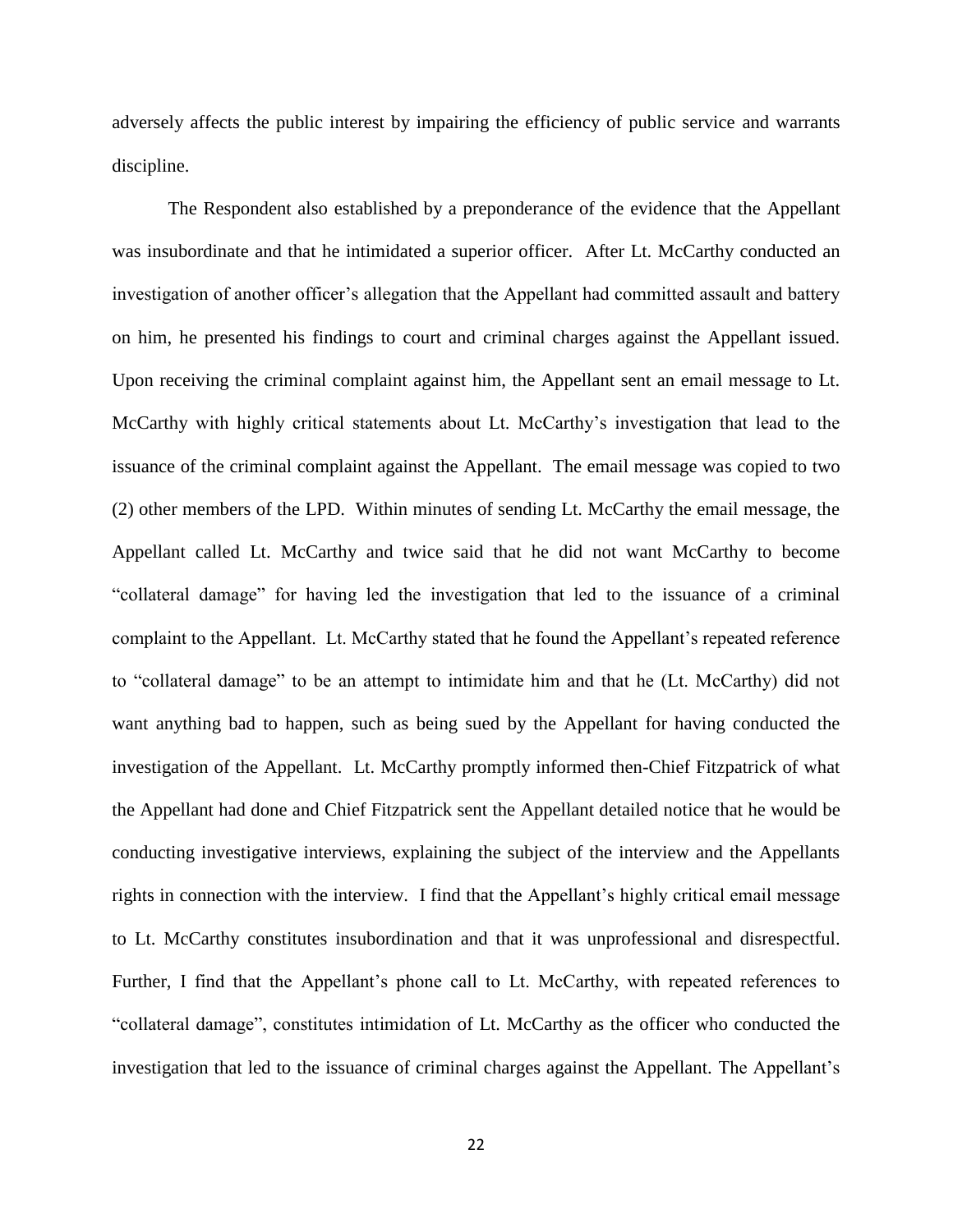argument here is that the LPD did not make specific findings regarding insubordination and intimidation prior to the Respondent's local hearing. Since the Appellant was notified by the Respondent that these issues would be addressed at the local hearing, the Appellant was provided sufficient notice in this regard. Having left the local hearing shortly after it began, the Appellant missed the opportunity to address this and the other reasons the Respondent provided for his discipline and, for that reason, I draw an adverse inference from his failure to participate in the local hearing.

The Respondent also established by a preponderance of the evidence that the Appellant was untruthful when then-Chief Fitzpatrick interviewed him about the highly critical email message he sent to Lt. McCarthy and the phone call that the Appellant made to Lt. McCarthy shortly after he sent the critical email message. In the interview, Chief Fitzpatrick asked the Appellant what he recalled of his phone call with Lt. McCarthy following the email he sent him. While the Appellant recalled certain details of the phone call, he stated that he did not recall telling Lt. McCarthy that he did not want him to become "collateral damage", certainly a memorable phrase, even though Lt. McCarthy credibly reported that he asked him to repeat it and he did repeat it. Since Lt. McCarthy promptly reported to then-Chief Fitzpatrick what the Appellant said to him and the phone call between Lt. McCarthy and the Appellant occurred shortly after the Appellant received the criminal complaint, which was based on Lt. McCarthy's investigation, I find it more likely than not that the Appellant was untruthful during his interview with Chief Fitzpatrick in which that he said that he did not remember telling Lt. McCarthy that he (Lt. McCarthy) may be "collateral damage" in connection with the investigation of the Appellant.

Having found that there was just cause for discipline, we must now address whether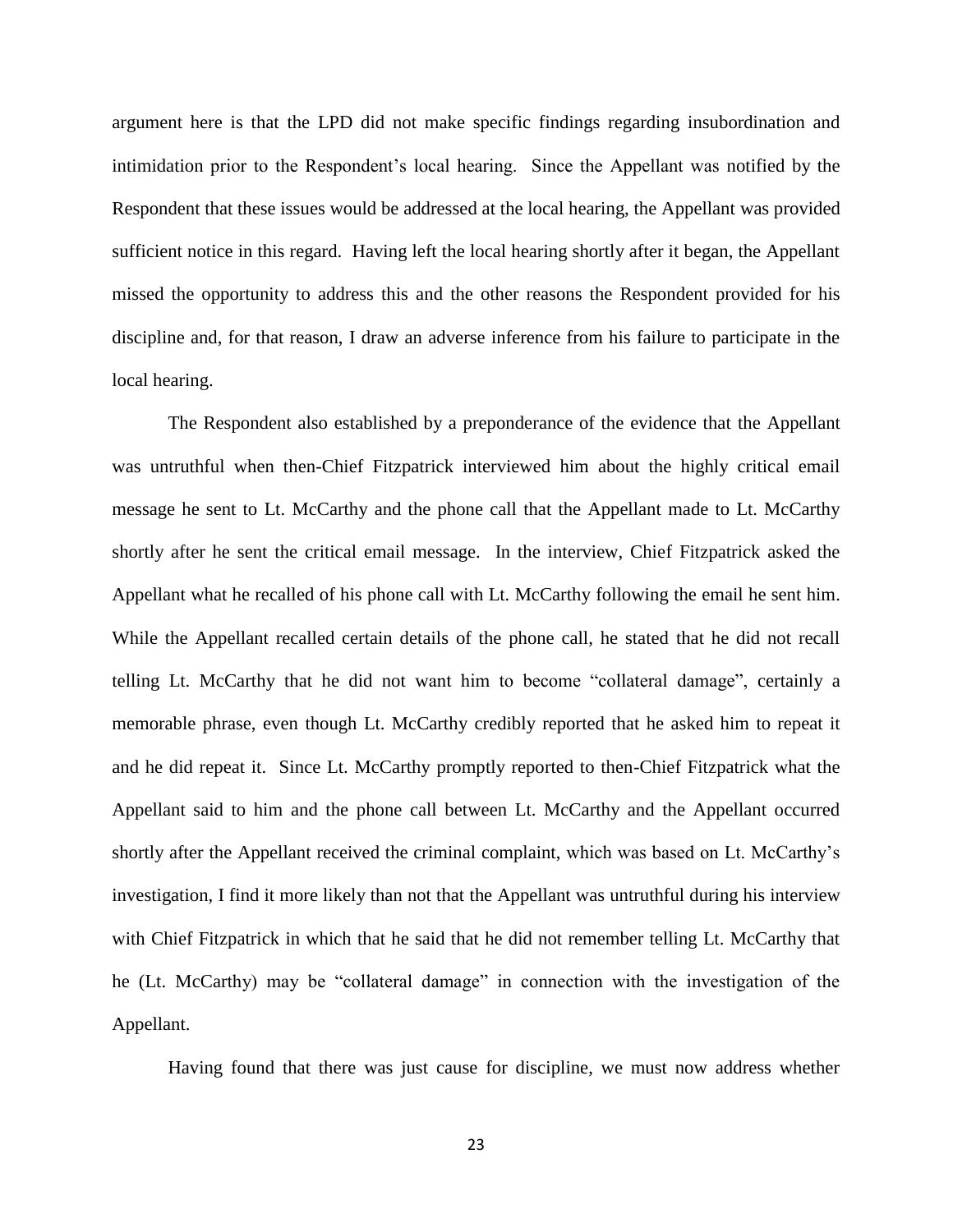modification of the discipline issued is warranted. The Respondent terminated the Appellant's employment based on his conduct at the November 2, 2016 security detail, including his tardiness, lack of complete uniform and abandonment of the detail prior to arrival of his replacement despite Sgt. Picard's instruction; his absence without leave on certain days in November and December 2016, telling the Department that he would not return for the "foreseeable future"; his intimidation of, and insubordination toward a superior officer; and his untruthfulness to the Police Chief when the Chief interviewed the Appellant regarding the Appellant's insubordination and intimidation of Lt. McCarthy. While the Appellant's tardiness and lack of complete uniform at the November 2, 2016 detail constitute substantial misconduct that adversely affects the public interest by impairing the efficiency of such public service, it does not typically warrant termination. However, the Appellant's abandonment of the detail prior to the arrival of his replacement, knowing that there had been recent shootings in the area, certainly constitutes substantial misconduct as it jeopardizes public safety, when securing the public safety is the essence of a police officer's job and warrants discipline that reflect the seriousness of such misconduct. I also find that the Appellant's subsequent failure to report to work as scheduled for a number of days in November and December, 2016, his intimidation of and insubordination to Lt. McCarthy in connection with his investigation of the Appellant, and his untruthfulness to the Police Chief each constitute grave misconduct that adversely affect the public interest by impairing the efficiency of public service. Such misconduct is especially intolerable in a police department. Combined, the Appellant's actions and/or failure to act, justify the most serious discipline meted out by the Respondent. Furthermore, since the findings here do not differ significantly from those rendered by the Respondent, there is no reason to modify the discipline issued by the Respondent.